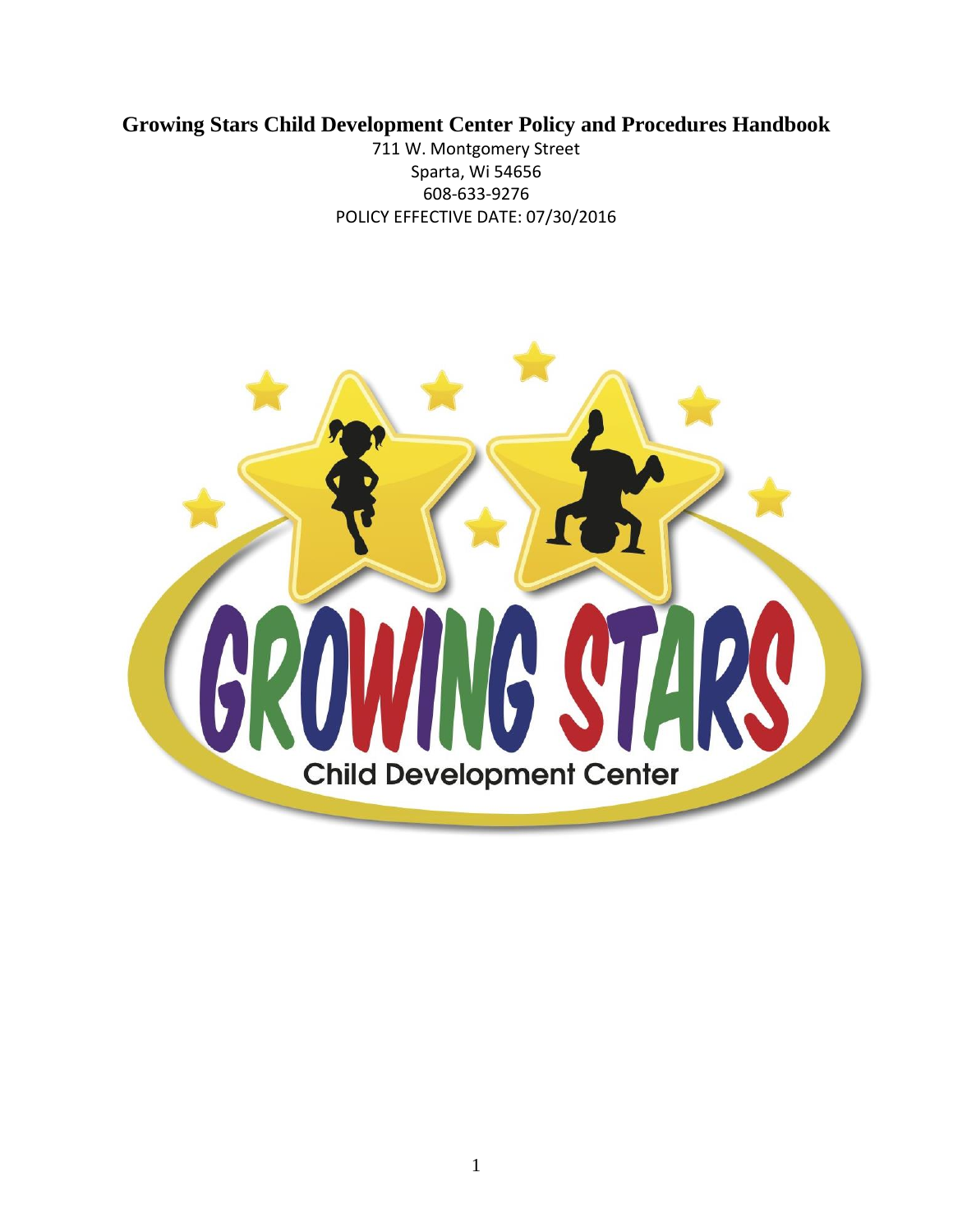#### CENTER PHILOSOPHY

Growing Stars provides a quality childcare experience in a comfortable, familiar, home-like environment. Our program reflects the belief that learning takes place primarily through exploratory activities, discovery and play. The amount of adult guidance varies with each activity, as it is our belief that a great program offers both directed and non-directed experiences, encouraging your child to plan and think about their actions.

Each of our rooms provide a child-centered environment with a wide range of materials and developmentally appropriate activities, which allows each child to create, manipulate, explore and discover according to their particular and unique interests. Each child is valued and recognized as a unique individual with a large capacity for growth and development.

A partnership between parent/caregiver and staff is very important in your child's experience at Growing Stars. Good communication and teamwork is essential to fulfill the needs of your child and give him/her a meaningful learning experience. We believe that children need to be given choices to help them become independent, learn self-control and to become responsible.

#### MISSION STATEMENT

Our mission at Growing Stars is to foster the development of a positive self-image and instill confidence in all of the children in our center through the joy of learning and socializing. We strive to provide the best possible quality care and learning experiences for our students through a partnership between families and staff. Our program focuses on developing physical, emotional, social and cognitive skills through a well-organized, structured, curriculum designed to stimulate the children's own creativity, imagination and independence.

At Growing Stars, we understand that each individual child has a natural desire to learn and explore. We work hard to motivate their curiosity while encouraging the children to develop a strong sense of pride and achievement

> Our administrative structure is as follows: PROGRAM DIRECTOR ASSISTANT DIRECTOR **TEACHERS** ASSISTANT TEACHERS COOK 5 MINUTE PERSON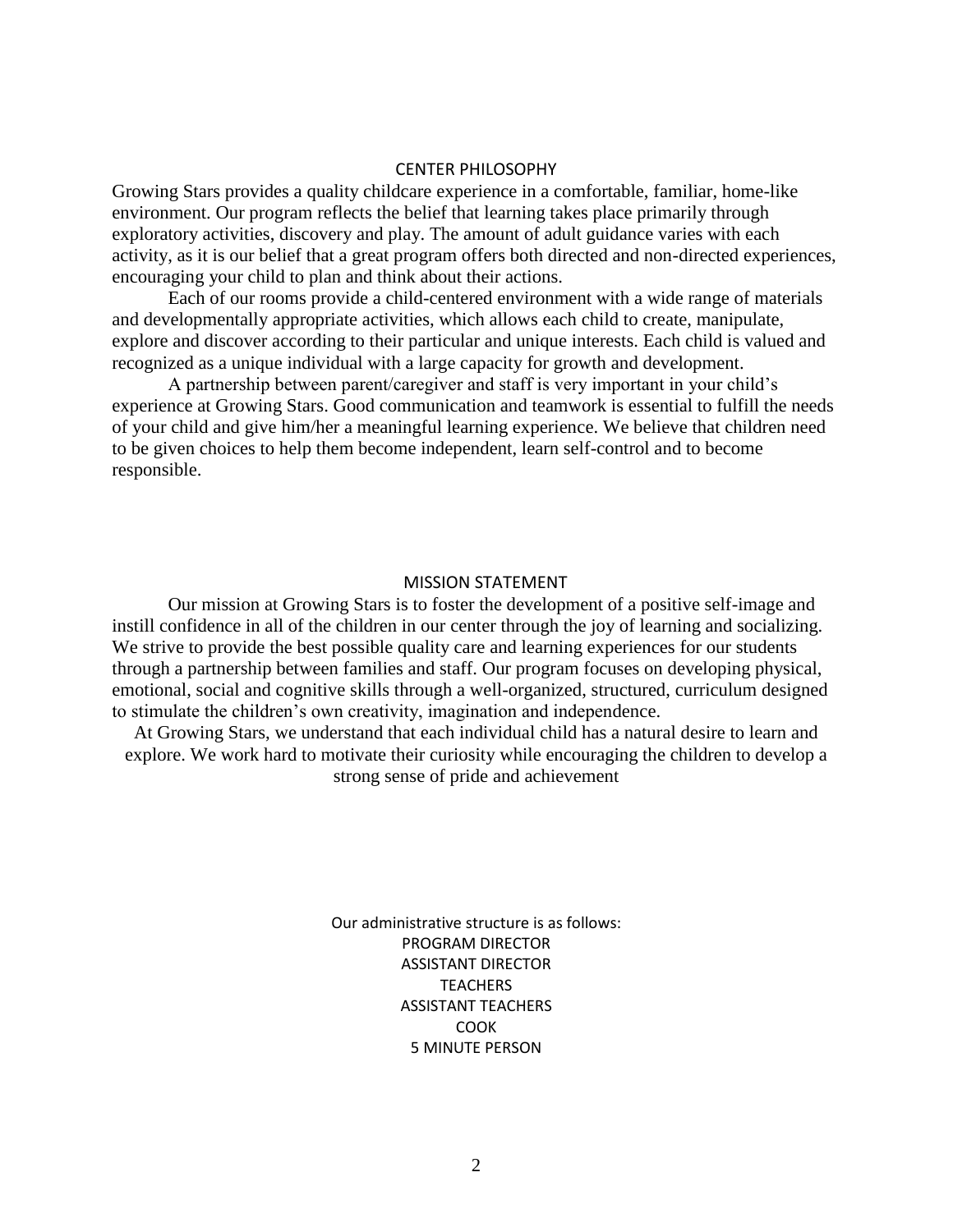# **Table of Contents**

- Page # \_\_\_ 4\_\_\_\_ ADMISSION
- Page # \_\_\_7\_\_\_\_ DISCHARGE OF ENROLLED CHILDREN
- Page # \_\_\_9\_\_\_ FEE PAYMENT AND REFUNDS
- Page # \_\_\_10\_\_\_ CHILD EDUCATION
- Page # \_\_\_12\_\_\_\_ CHILD GUIDANCE
- Page #  $14$  CONTIGENCY PLANS
- Page # \_\_\_\_15\_\_\_\_ HEALTH CARE
- Page # \_\_\_\_19\_\_\_\_ MILDLY ILL CHILD CARE
- Page # \_\_\_\_ 19 \_\_\_\_ NUTRITION
- Page # \_\_\_\_\_ 21\_\_\_\_ TRANSPORTATION
- Page # \_\_\_\_21\_\_\_\_ NIGHT CARE
- Page # \_\_\_21\_\_\_ PERSONNEL POLICY
- Page # \_\_\_24\_\_\_ ORIENTATION OF NEW STAFF AND VOLUNTEERS
- Page # \_\_\_25\_\_\_ CONTINUING EDUCATION OF STAFF
- Page # \_\_\_\_26\_\_\_\_ JOB DESCRIPTION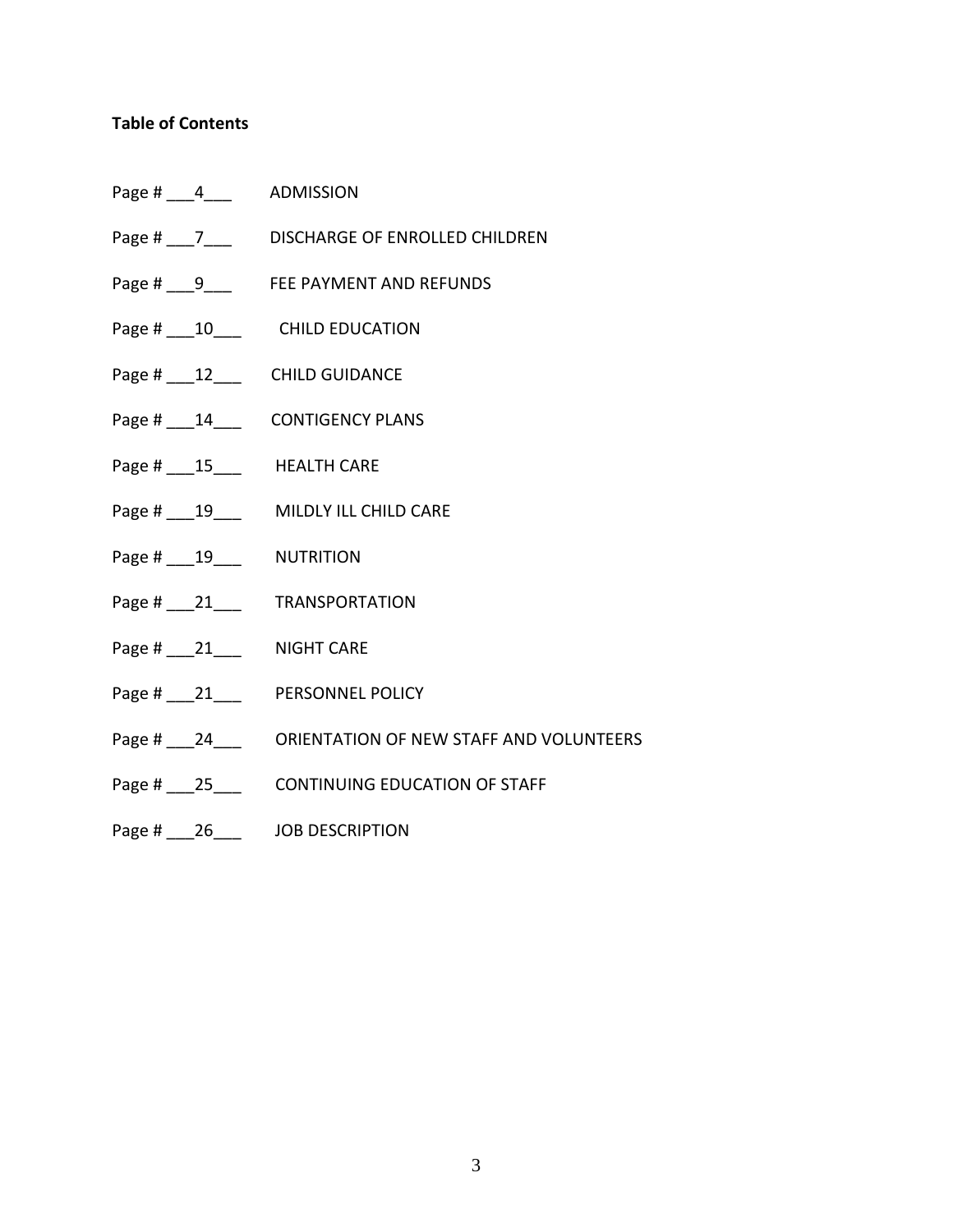# **ADMISSON**

GROWING STARS CHILD DEVELOPMENT CENTER is licensed by the State of Wisconsin, Department of Children and Families. It is owned and operated by Michelle and Scott Schultz as an LLC. An onsite Director will manage the day-to-day operations. We are inspected regularly to ensure that we meet licensing standards.

GROWING STARS is licensed to care for 88 children at any one time. GROWING STARS will provide care for children ages 6 Weeks through 12 years.

We will post the following items for parents' review at the front entrance on the parent information board: License certificate, results of the most recent licensing inspection, including any rule violations cited by the department and any notice of enforcement action including, license revocation or denial and any stipulations, conditions, exceptions, or exemptions that affect the license issued by the Department as soon as it is received. These items will remain posted until the violation(s) has been verified as corrected and the action is closed.

We will post the following items for parents' review on the Parent board in the front entrance: center policies, parental notices and any other parent information.

#### **Limitations**

No limitations at this time.

Child care services will be provided between the hours of 6:00 A.M. to 5:30 P.M., Monday through Friday January through December

No service will be provided on:

**New Year's Day Memorial Day July 4th Labor Day Veteran's Day (Staff Training day) Thanksgiving Day The Friday after Thanksgiving (Staff Training day) Christmas Eve (Center will close no later than 2:00 p.m.) Christmas Day**

All regular fees will be charged for these holidays. If a holiday falls on a Saturday, we will be closed the previous Friday. If a holiday falls on a Sunday, we will be closed the Monday following. If the center closes due to weather or any other extenuating circumstances, parents will be notified and information will be located on local media stations and on GROWING STARS homepage.

GROWING STARS is covered by liability insurance, which provides coverage that meets or exceeds the amounts specified by licensing rules or law as applicable.

**Child's absence without notification** procedures are as follows. If a child who is scheduled to arrive at the center, does not arrive within 30 minutes of the specified time on the written agreement signed by the parent, and we have not been informed in advance of the child's absence, we will attempt to contact the parent or guardian to determine the child's whereabouts. If a child is transported to the center and does not arrive and we have not been informed they will not be attending, we will attempt to contact the facility from which they were transported from to determine their whereabouts. All attempted contacts will be documented.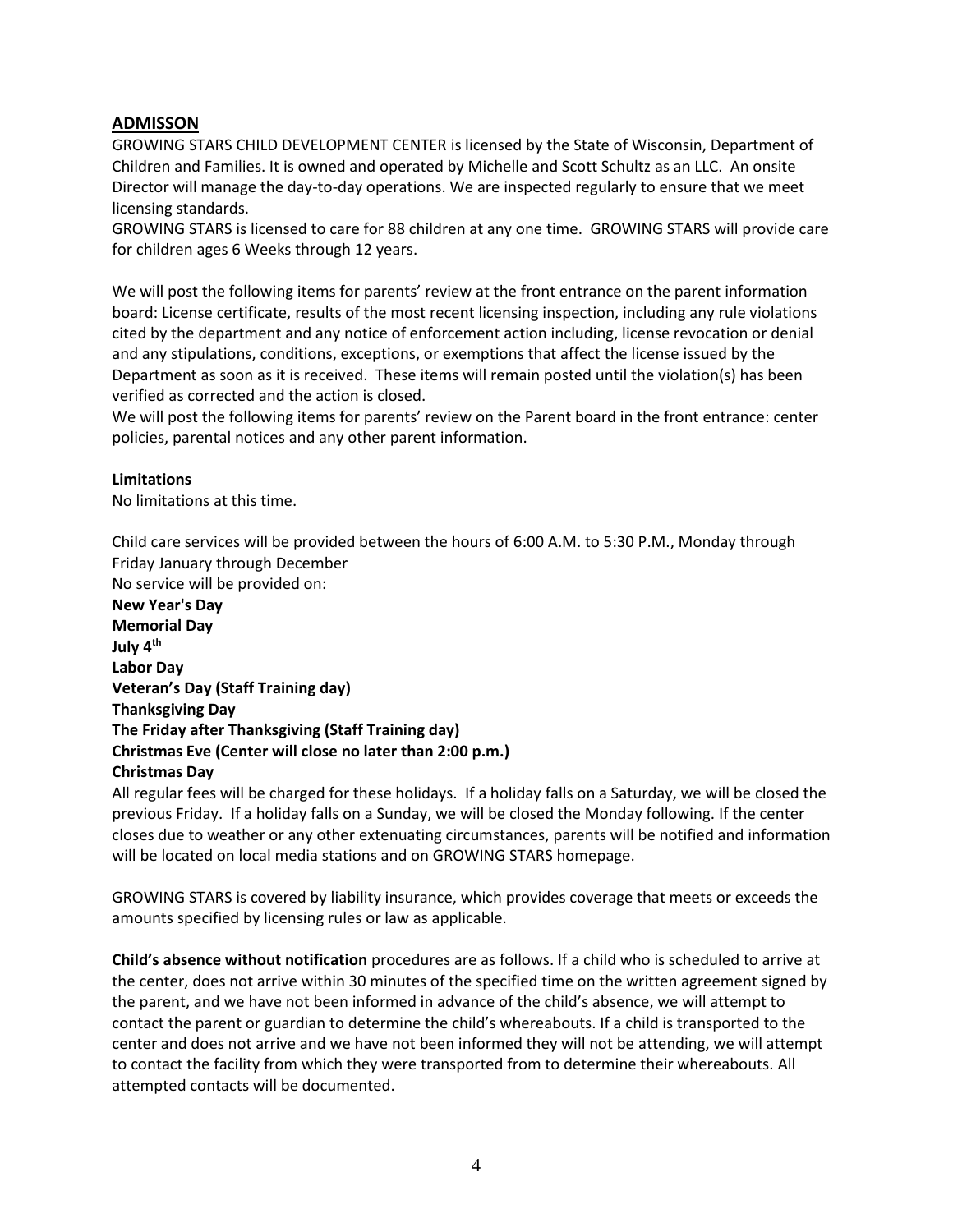**Attendance will be kept in each classroom** daily arrival/departure times recorded via accurate documentation for each group of children. During early AM arrival and late PM pick-up, teachers will be kept aware of children they're responsible for, as rooms are condensed and staff leaves the center. Teachers will know the names of each child and their whereabouts at all times. Staff will use picture/name card to establish, face to face/name count. They will also have sign in/out attendance sheets in each classroom. Staff is required to know ratios at all times during the duration of each day.

Parents or authorized adults are required to bring children into the building and to sign the children in at the beginning of the day (documenting arrival time) and sign them out at the end of the day (documenting departure time). Staff will maintain classroom attendance records, recording children's arrivals and departures as they occur to ensure an accurate, on-going accounting of the children's whereabouts at all times. Comparison of the attendance record to the actual children in care will occur at each transition and frequently throughout the day. If you know your child will not be in attendance, please notify the center as soon as possible. We use attendance numbers for staffing and meal counts.

Children may be enrolled on a full-time basis FOR 30 or more hours per week, or an hourly basis 29 hours or less per week if space is available. GROWING STARS will accept children for drop-in care if prior enrollment arrangements have been made, enrollment forms are on file, and space is available.

## **ITEMS THAT PARENTS ARE REQUIRED TO PROVIDE**

Parents are expected to bring in diapers, wipes, a full change of clothes, Breast milk or formula (for infants) if not using the formula provided by the Center, bottles, water bottle, sunscreen, diaper rash ointment, lotion, and any needed outdoor clothing depending on weather. The center provides all food for meals, dishes, silver wear, cups, art supplies, etc.

To protect each family's confidentiality GROWING STARS will not share information about a child or a child's family with anyone who is not authorized to receive this information.

As a child care center, all staff is required to report any suspected abuse or neglect to the county's Child Protective Services (CPS) office or law enforcement. If an employee or volunteer is suspected of having mistreated a child that person will be subject to immediate suspension pending the outcome of the CPS investigation. The incident will be reported to the Department of Children and Families within 24 hours of occurrence.

#### **ENROLLMENT PROCEDURES**

Parents interested in enrolling their children at GROWING STARS must meet with the Director to discuss their child's specific needs and to review program policies. This can be accomplished by calling and making an appointment with the center director or stopping by the center to talk to the center Director. The following items must be completed and returned to the center (along with registration fee and tuition) within 3 days of appointment to guarantee a spot for your child.

- Form DCF-62, "Child Care Enrollment"
- Form DCF-44, "Heath History and Emergency Care Plan
- Form DCF-104, "Alternate Arrival/Release Agreement" (if applicable)
- Form DCF-56, "Child Care Center Transportation Permission" (if applicable)
- Form DCF-61, "Child Care Intake for Child Under 2 Years" (if applicable)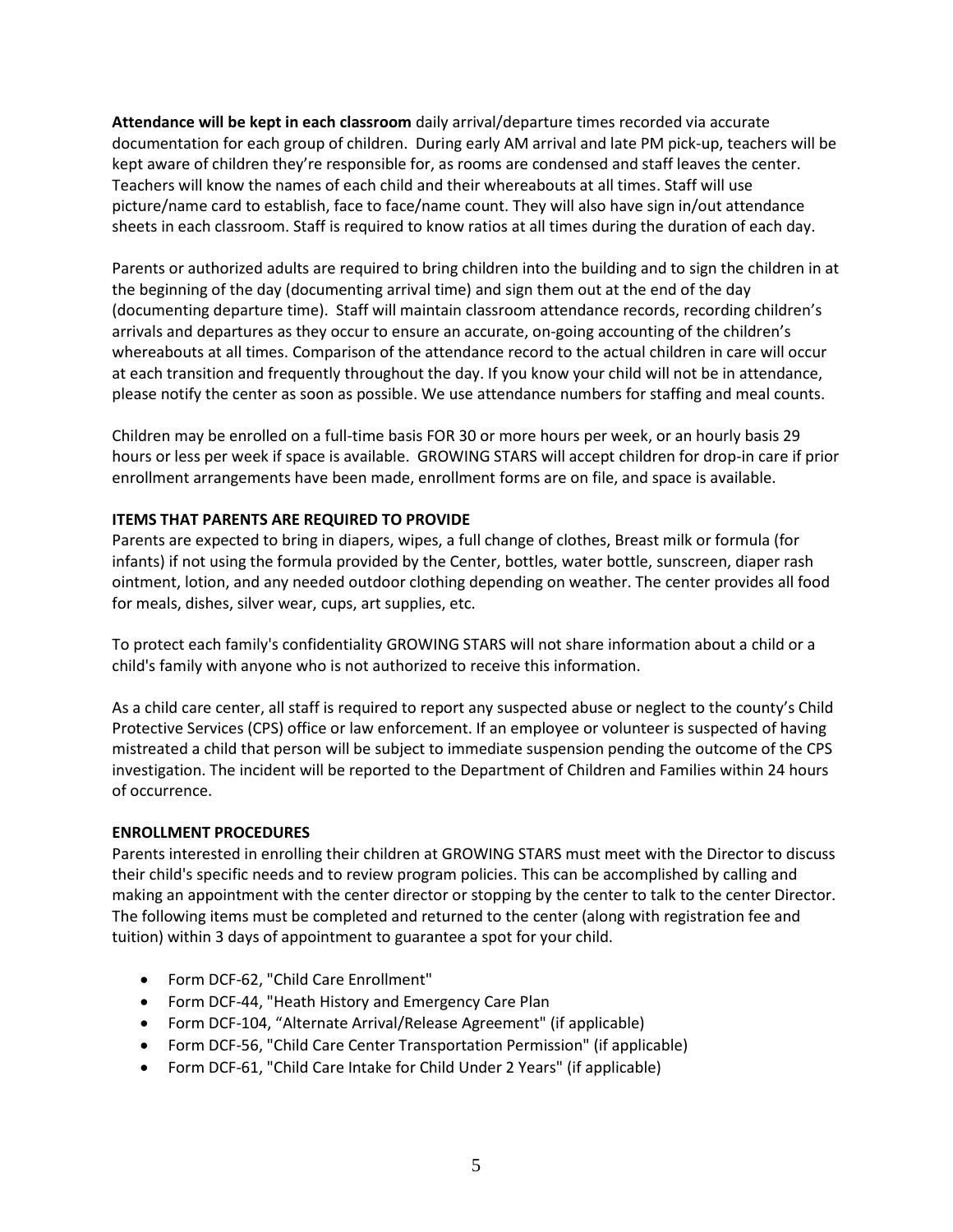The Director will inform parents when updates are needed, giving 30 days' advance notice to submit updated forms.

Due, completed, within 30 days after child starts attending:

 Form DPH-4192, "Day Care Immunization Record" or an electronic record of your child's immunizations

Due, signed by medical professional, within 90 days after child begins attending:

Form DCF-60, "Child Health Report"

We will never refuse to enroll a child on the basis of race, sex, color, creed, political persuasion, national origin, handicap, ancestry or sexual orientation.

Parents must meet with the Director to discuss their child's specific needs and to review program policies. I will make a reasonable accommodation for a child with disabilities as specified under the Americans with Disabilities Act.

Parents are welcome to visit the child care program at any time during the hours of operation unless parental access is prohibited or restricted by a court order. If so, we will need a copy of the order. Please understand that we cannot legally limit access to a parent if there is not a copy of a court order on file at the center.

Children will only be released to persons listed on the enrollment form. If anyone other than the child's parent or someone who is listed on the enrollment form is to pick up a child, we need to be notified in writing or by a telephone call in advance. The person picking up the child may need to show a driver's license or another picture ID.

If parents wish to allow a school-age child to leave or arrive at the center unescorted, they must provide written authorization for this activity by completing DCF-104, "Alternate Arrival/Release Agreement." School-age children who leave the center unescorted must be traveling to home, school or another activity where adult supervision is present.

If the parent or other authorized person arrives to pick up a child and that person appears to be intoxicated or under the influence of drugs, all reasonable steps will be taken to prevent the person from leaving with the child, including offering to call a cab or another contact person. While staff cannot legally withhold a child from the legal guardian, we will not hesitate to call the local authorities if we feel the child is in danger.

GROWING STARS does not have pets on the premises. Prior to adding pets to the center, staff will notify parents in writing.

If your child has pet allergies, please inform the center staff verbally and also be sure to write them down on the Health History and Emergency Care Plan under the non-food allergies section.

**Accesses to children's records Parents have** full access to review their child's records. Please call the main number to make a request to review the records so that they can be prepared for you. Children's records and medical logs are kept on file in the Center Director's office at the center.

**Smoking is not permitted** anywhere on the premises of the center, indoors or outside.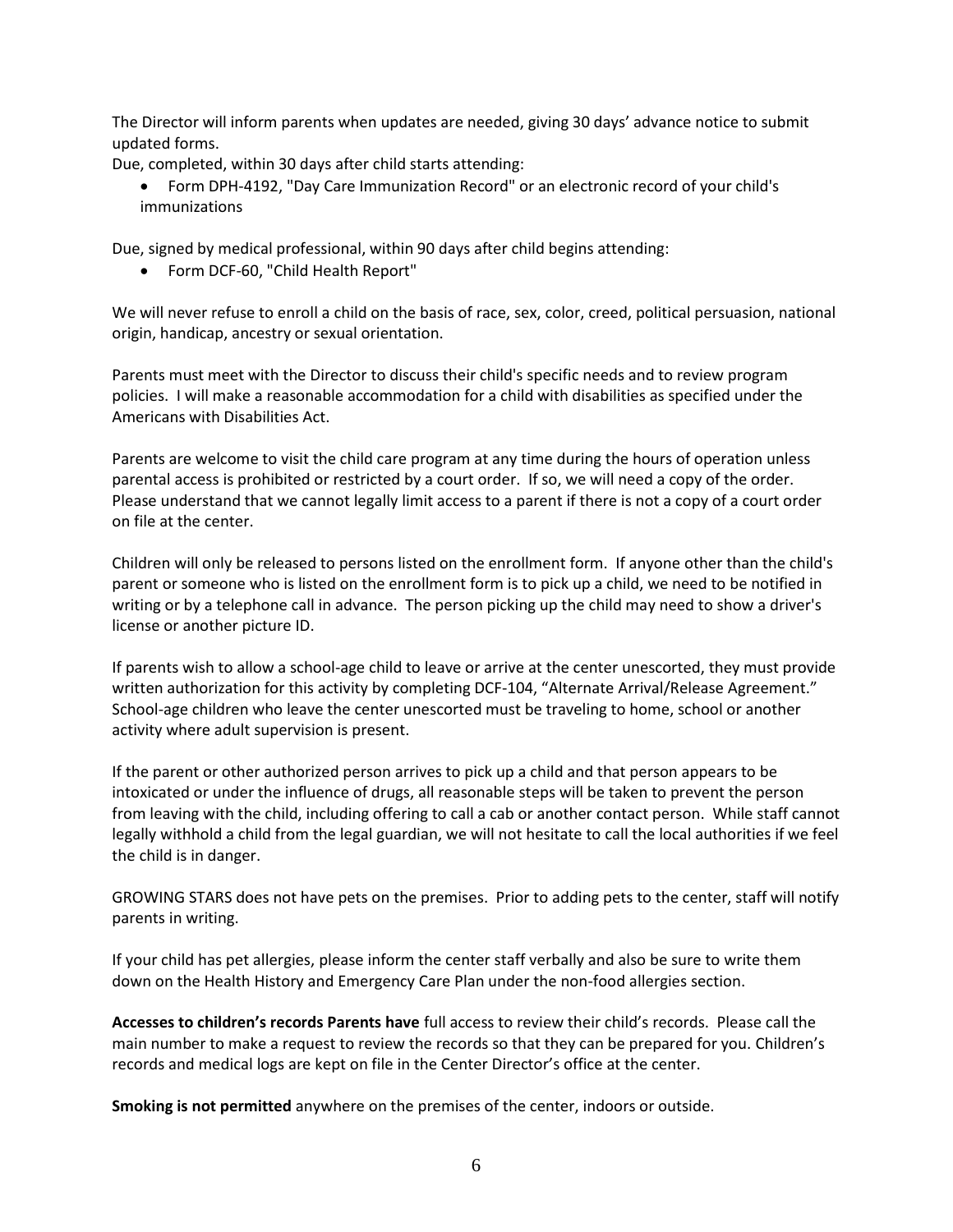## **CONCEALED WEAPONS IN GROUP CHILD CARE SETTINGS**

GROWING STARS in accordance with licensing rules per Wisconsin Department of Children and Families, DCF 251.06 (2 (c) addresses the presence of firearms and ammunition in a licensed group child care center as follows: Firearms, ammunition and other potentially dangerous items **may not** be kept on the premises of a center.

**Premises** - means the tract of land on which the center is located, including all buildings and structures on that land. GROWING STARS does not allow concealed weapons to be carried on persons (any person or employee entering the building), or on the premises of GROWING STARS. If a person is found to be in noncompliance with this regulation they will be asked to vacate the premises. If a person should refuse to vacate the premises the local authorities will be contacted. Anyone having questions regarding this policy should contact the Department of Children and Families at [http://dcf.wisconsin.gov/memos/BRL/2011/2011\\_06.pdf.](http://dcf.wisconsin.gov/memos/BRL/2011/2011_06.pdf)

# **DISCHARGE OF ENROLLED CHILDREN**

#### **Child's progress communication between center and parents:**

It is important that we communicate daily concerning the needs and interests of each child. Parents will be provided a copy of the Policy's Handbook, which a copy will also be kept in the office. If there are issues or concerns that need to be discussed, parents should arrange with us a convenient time to talk on the phone. To foster communication on a regular basis, GROWING STARS provides written newsletters/parent bulletin board and daily conversations.

#### **Circumstances and procedures for termination of enrollment**

Child related:

GROWING STARS will regularly advise parents on their child's progress through daily sheets and scheduled conferences. When children have problems adjusting to the center's daily schedule and classroom rules, parents will be contacted for a face to face conference. At this meeting, the teacher will state her concerns and discuss observations made of the child's behavior, and an action plan will be developed. If after two weeks the behaviors have not improved, another conference will be scheduled to either revise the action plan or to terminate placement and refer the child to other services.

#### Parent related:

If the problem leading up to termination is due to non-compliance to the center's policy by the parents, the teacher will contact the parents for a face to face conference. At this meeting, the teacher will state her concerns and review and clarify agency policy with the parents. Input from parents will be encouraged so that common understanding can be reached. If after 2 weeks the same problems are still present, parents will be advised in writing that their child's enrollment will be terminated. Parents will be given a minimum 2 weeks' notice regarding the termination of their child's enrollment. The parent will be responsible for childcare fees for the final 2 weeks even if the child does not attend.

#### **Time Frame & Verbal vs. written notice:**

Parents must give a 2 week written notice of their intent to withdraw the child/children and will be required to pay for those 2 weeks whether or not children attend.

Should the center decide to terminate a child's enrollment, the parents will be notified in a face to face meeting. In this meeting, parents will be told verbally as well as in writing of their child's termination. Parents will be given a minimum 2 weeks' notice regarding the termination of their child's enrollment. The parent will be responsible for child care fees for the final 2 weeks even if the child does not attend.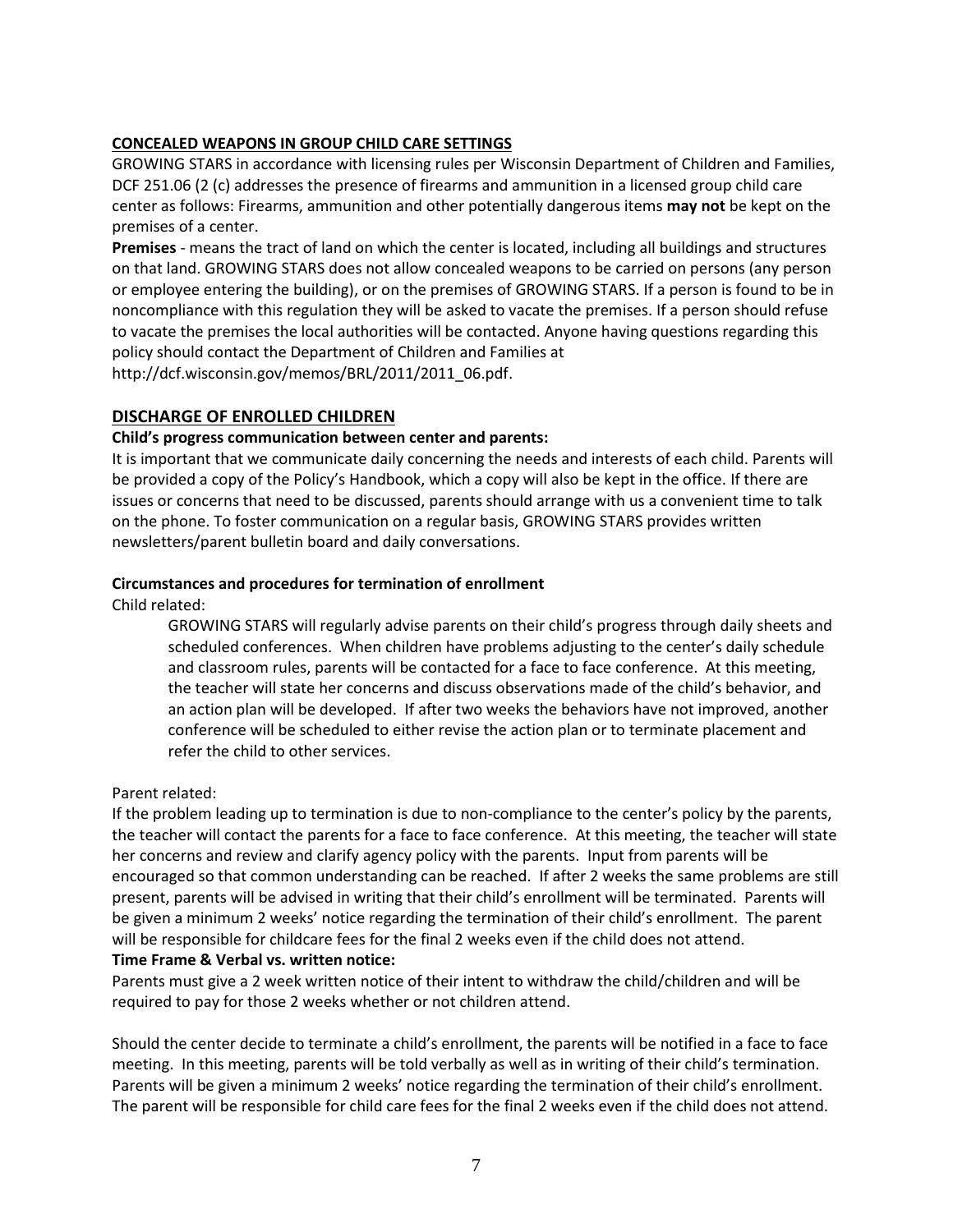## **Parent initiated mutual decision, center initiated, and involuntary discharge:**

A child may be discharged from the center for many reasons. Often **parents initiate** the termination. Occasionally, after an action plan has been tried without good result, the center and the parents come to a **mutual decision** to end the child's enrollment. In some circumstances the termination may be **center initiated.**

**Involuntary discharge** of a child could result for the following reasons:

- 1. Failure to pay fees on time. (Grounds for immediate termination, without advance notice.)
- 2. Lack of parental cooperation
- 3. Inability of child care program to meet the needs of the child. Staff will consult with the parent concerning how any problems might be solved before ending the care arrangement. These steps will be documented in the child's file. The parent will be referred to other community resources.
- 4. Repeated failure to pick up the child at scheduled time.
- 5. Failure to complete and return required forms.

**Behavior related discharges.** Acting out, inability to follow classroom rules, inability to follow teacher's directions are all examples of reasons why a child could be discharged due to behavior.

**Steps will be taken prior to child's discharge.** All efforts will be made to work out a plan for behavior management between staff and the parents to see if problematic behaviors can be managed and/or corrected. The teacher will ask for a parent/teacher conference to discuss the behaviors in detail. Input from parent on behavior management is vital. If after two weeks the behaviors have not improved, another conference will be scheduled to either revise the action plan or to terminate placement and refer the child to other services. All meetings, behavior plans and outcomes will be **documented** and placed in the child's file.

#### **Outside agency involvement:**

Prior to any child being terminated, efforts may be made to seek additional services from other care providers to address the problem. For example, children may be referred to a physician for a vision or hearing screening. Referrals to birth to 3, speech and language screenings are some of the outside agencies that could be utilized. Should the child require additional services that are not available directly through the center, an outside agency may be contacted to meet those needs. Staff will consult with parents before contacting any outside agency.

#### **Decision making:**

All decisions regarding the discharge of enrolled children are summarized in the section above, *Circumstances and procedures for termination of enrollment.*

## **Discrimination issues**:

If you feel your child has been discharged due to discrimination, please bring these concerns to the director for a thorough review. It is our policy to never refuse to enroll a child on the basis of race, sex, color, creed, political persuasion, national origin, handicap, ancestry or sexual orientation.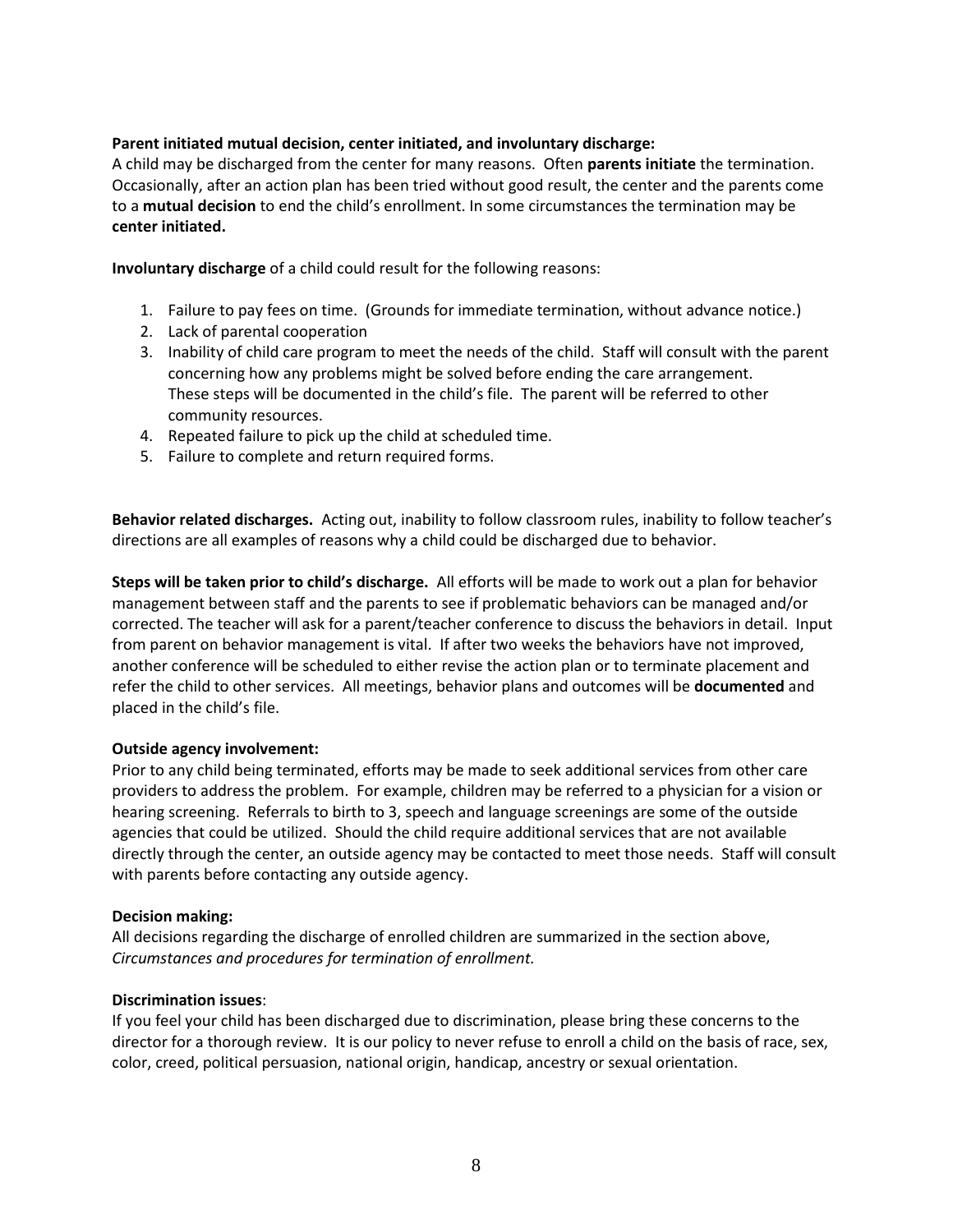## **Appeal process:**

Should you disagree with the termination of your child for any **reason**, please discuss your concerns with the Center Director.

## **Reasons: e.g. fee payment, policy compliance**

GROWING STARS will give 2 weeks written notice of our intent to discharge a child (and try to inform parents of local resources that may be of help to them), except when due to parent's failure to keep current with fees owed. Parents are expected to comply with all the policies and procedures (a copy is available in the entrance on the information board and/or in the center director's office upon request) of the daycare center; failure to comply could result in the termination of your child's enrollment.

# **FEE PAYMENT AND REFUNDS**

- If there will be a third party payment, as from an employer or the county, a special payment schedule will be arranged and detailed in the contract. Parents will be responsible for any specified co-payments or unpaid amounts. We do accept the Wisconsin subsidy program.
- Payments will be made bi-weekly with cash, check, or credit/debit card on Friday's. Payments are due by the end of the business day on those Friday's or a late fee of \$10 will be assessed to your bill. If payment is not made by the end of the business day on Monday, another late fee of \$10 will be assessed to your bill. If payment is not paid by end of business day on Monday, care will not be provided for your child/children until debt is paid.
- **Refunds WILL NOT** be given for days when children do not attend for illness or other reasons.
- The Director will establish a regular rate based on each child's hours of enrollment.
- Rates are higher for children under 2 YEARS OF AGE than for older children.
- There will be a 10% discount for second oldest child (only on children age 2 years and above) from one family. **We do not offer referral bonuses at this time.**
- GROWING STARS **DOES** charge a registration fee. A yearly registration fee of \$50 (\$75 for families with more than one child) must be paid at time of enrollment (and thereafter on anniversary date) /with the first tuition payment and required paperwork.
- There **WILL** be an extra fee assessed for late pick up of a child. A late fee of \$1.00 per minute for every minute after closing time will be assessed and the total amount will be need to be paid when you arrive to pick up your child.
- You will be charged an additional fee of **\$30** if your check does not clear the bank.

**Fee determination methods (attendance, parent sign in)** GROWING STARS will charge a fee based on your child's hours of enrollment. These fees are outlined in the rate sheet. A contract will be drafted and signed by parents with an agreement on the rate per week/month for your child's care. Additional fees will be assessed for additional hours beyond those outlined in the parent contract. There will be **additional fees for field trips and enrichment activities** from time to time. Parents will be advised of any additional fees in writing 2 WEEKS in advance. Receipts and payment records for your child will be available upon request.

# **Full / Hourly attendance definitions**

Fee calculating methods (hourly and daily) a full-time rate is offered for children who will be in care for 30 or more hours, 4 or more days per week.

An hourly rate is charged if children will attend fewer than 4 hours each day, or fewer than 29 hours per week. (If space is available) (See rate sheet for before and after school age children)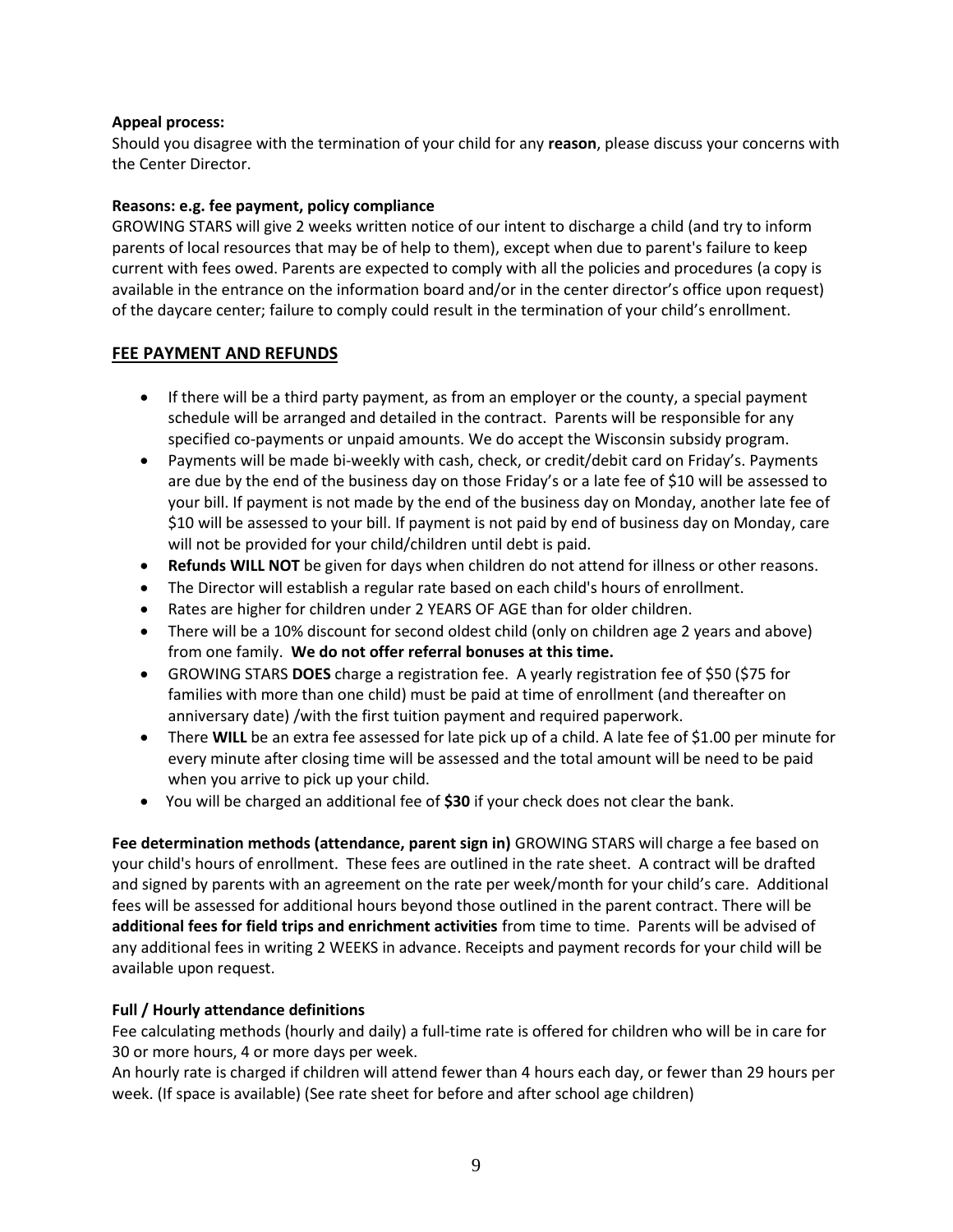#### For current fees, see the attached Rate Sheet.

#### **CHILD EDUCATION POLICY**

There is not a religious component to our program. We do not offer mealtime prayers, songs, stories or displays of the religious aspects.

Groups of children may be combined at the beginning and at the end of any given day. Being that GROWING STARS is open in the early morning and late afternoon we have a written plan for activities, which meet the individual, needs of the children during those time periods. Activities at the beginning and at the end of the day will be designed for a wide age range of children working and playing together. Our plan includes opportunities for children to rest and eat and to use materials and engage in activities which for the most part do not duplicate activities planned for the major part of our program.

The Wisconsin Model Early Learning Standards are voluntary standards that were designed to help centers develop programs and curriculum to help ensure that children are exposed to activities and opportunities that will prepare them for success in school and into the future. The Standards are primarily intended as guidance on developmentally appropriate expectations and are not intended to be used as a checklist to gauge a child's progress. The Standards are based on scientific research. Copies of the Wisconsin Model Early Learning Standards are available on the Wisconsin Early Childhood Collaborating Partners website a[t http://www.collaboratingpartners.com](http://www.collaboratingpartners.com/) or through the Child Care Information Center at 1-800-362-7353.

GROWING STARS staff will plan a schedule of activities (a week or more in advance) and provide children with a variety of experiences. Staff uses a variety of resources in their planning. We will also use the services of the Wisconsin Child Care Information Center (800-362-7353) and access their resources to plan activities. The activities focus on theme based interests of the children and lesson plans are available for parents to view. Learning through play is the major component of our program. Enough time, materials and space will be provided for children to actively explore the world around them. Children will have an opportunity to use a variety of art materials, manipulative and housekeeping equipment. Our curriculum (**Creative Curriculum**) will provide exposure to a **variety of cultures** through music, stories, games and art, and we will celebrate how we are all the same and how we are all different from one another. Routines such as toileting and eating and intervals between activities are planned to avoid keeping children **waiting in lines** or assembled in large groups.

Children, including infants and toddlers, will go outdoors twice daily when weather permits, so dress your child appropriately for the weather. Make sure they wear sturdy shoes that will let them be very active. During warmer days, we may have water play and other Teacher directed outdoor activities. Staff/Children ratios will be maintained at all times. Supervision of the children during outdoor activities is required at all times, during outdoor play. Best practices recommend at least 15 minutes of teacherled physical activity each time children are outdoors. GROWING STARS has a variety of outdoor equipment that we utilize daily. Best practices recommend that there is a variety of fixed and portable play equipment that allow for mastery of balance and coordination (tunnels, balance boards, safe climbers), travelling skills (tricycles, scooters, push/pull toys) and large manipulative skills (balls, hoops). Best practices also recommend that there are multiple pieces of equipment so that multiple children can participate in an activity at a time and that there are spaces for children of all ages, including infants. When weather does not permit outdoor play, children will have a variety of games and activities to utilize indoors for active physical play.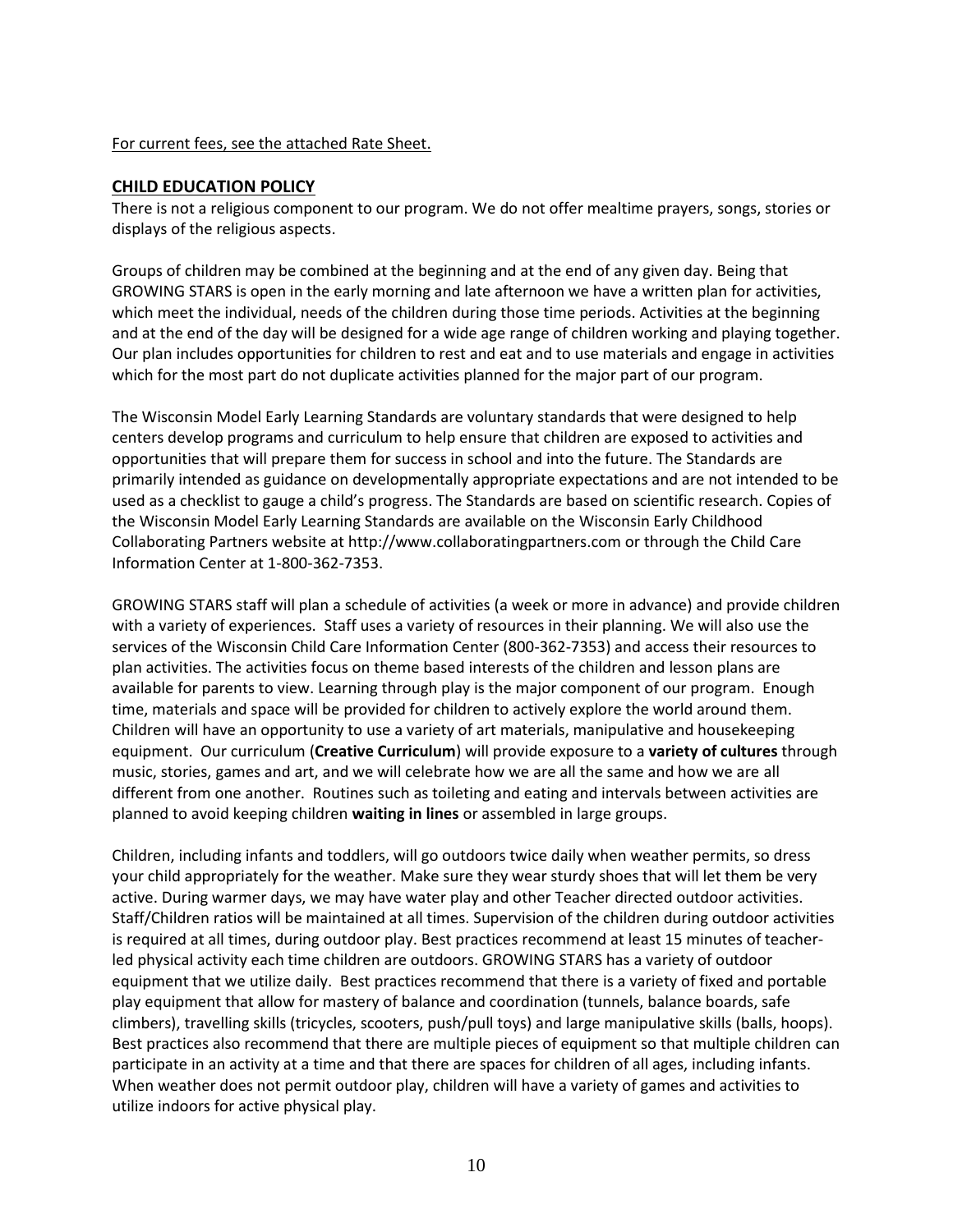There is an outdoor play space on the premises of the center. Trampolines and inflatable bounce surfaces are not allowed. If we choose to provide a wading pool for the children, staff will be outside providing sight and sound supervision when the wading pool contains water and is present in the outdoor play space.

We DO NOT HAVE A SWIMMING POOL ON THE PREMISES. The center WILL be using an off-premises (Sparta Aquatic Center) pool, wading pool, and/or water attraction for field trips. If we decide to utilize any of these off-premises, water-oriented facilities, staff will follow all safety and supervision requirements as specified by licensing rules.

Children under two years of age will have a flexible schedule, which reflects the child's individual needs. They will be given individual attention including lots of time for talking. The body position of non-mobile infants and their location in the center will be changed frequently. We will provide safe, open spaces for children whom are creeping and crawling. Infants and toddlers will be encouraged to play with a wide variety of safe toys and objects. A written report will be maintained documenting what each child ate, when they slept and when they wet or soiled a diaper. We will use this report to share information with parent's about the child's activities and disposition for that specific day.

Preschool age children will have opportunities to play and explore their surroundings. They will be given many learning experiences in a variety of developmental areas that are age appropriate. Daily activities will include math, science, large and small muscle movement, art and literacy.

School age children will have a quiet place to study or relax, access to appropriate materials and activities, and will have ample time for large muscle activities and to participate in food preparation.

At GROWING STARS, we promote healthy habits from the earliest years by making physical activity and nutrition a part of daily routines. Infants are provided opportunities for tummy time three times each day while they are awake. Use of equipment that restricts movements, such as swings and bouncy chairs is limited and is used for no more than 15 minutes at a time. Mobile children under the age of 2 are provided with at least 90 minutes of physical activity for every 8 hours in care, with 30 minutes being led by a teacher. Children two and older are provided with 120 minutes of physical activity for every 8 hours in care, with 60 minutes being led by a teacher. Our staff regularly encourages children to be active and join others in active play both indoors and outdoors. Our opportunities for physical activity are based in play and are developmentally appropriate. Activities are fun and engaging and draw upon a variety of gross motor skills. Children choose when to participate and when to rest. Preschool age children are rarely seated for more than 30 minutes.

GROWING STARS does not promote every day "screen time" or other technology. On the occasion that screen time is available to children it is aligned with the content of our curriculum and the time used will be limited to no longer than 60 min. No child is forced to engage screen time. Other developmentally appropriate activities are made available to children.

#### **Night Care**

We ARE NOT licensed to provide care between the hours of 9 P.M. and 5 A.M.

It is important that we communicate daily concerning the needs and interests of each child. The center offers parent-staff conference opportunities at least 2 times per year to discuss the child's growth and development and adjustment to the program. If there are issues or concerns that need to be discussed,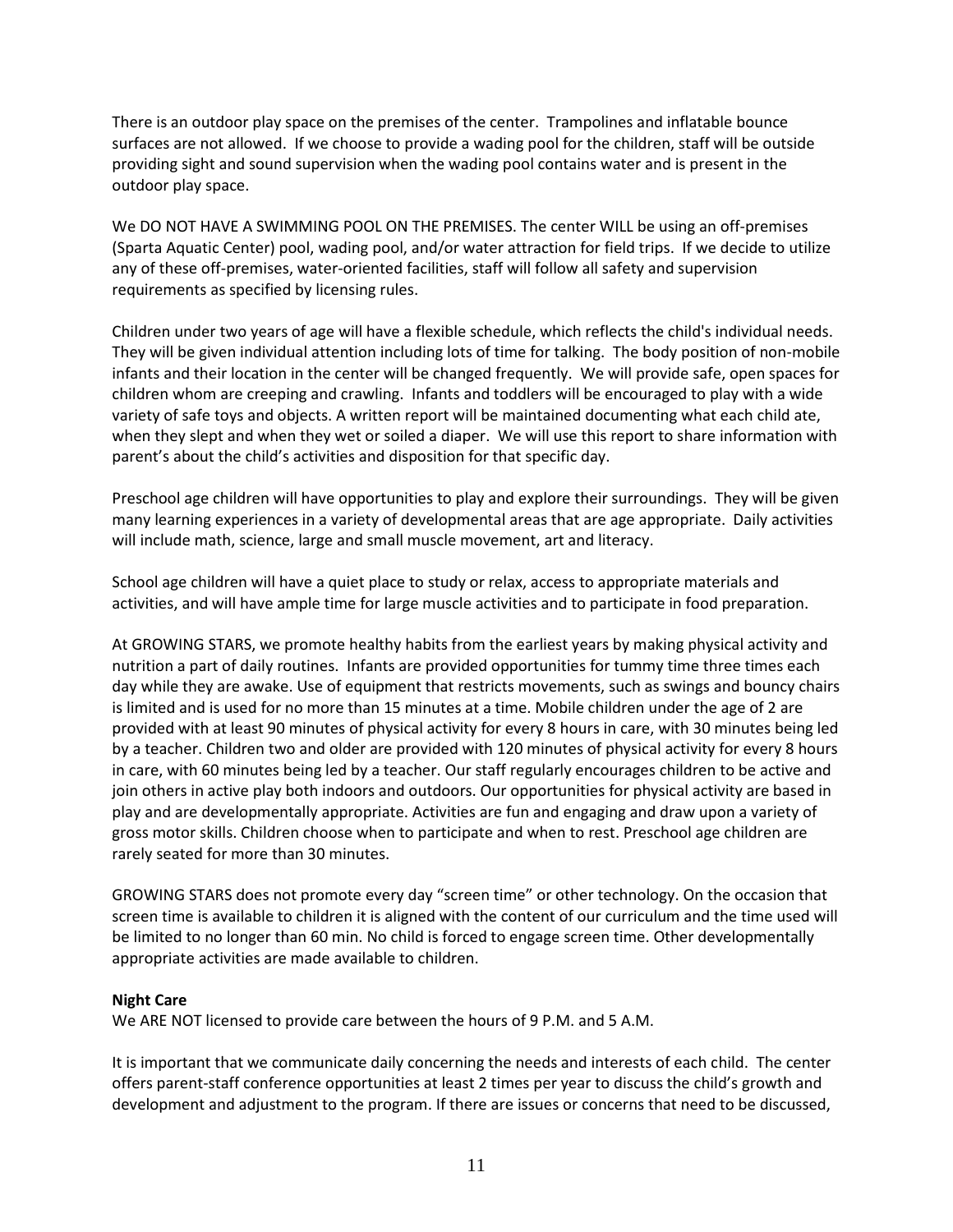parents should arrange with us a convenient time to talk on the phone. To foster communication on a regular basis, GROWING STARS provides scheduled conferences/written newsletters/parent bulletin board and daily conversations. To support healthy child development, we intentionally include information about physical activity, gross motor development and nutrition in our communications with families.

With parental consent and consultation, we try our best to coordinate programming activities with the local school district, Birth to Three agencies and/or any other agency for those families who have children who may have an Individualized Family Service Plan (IFSP) or an Individualized Education Plan (IEP)

We occasionally take field trips, including walks around the neighborhood. Emergency information for each child will be taken whenever the children leave the premises. You will be notified in advance of any field trip requiring transportation.

GROWING STARS has a written weekly program of activities, which are suitable for the developmental level of each child and each group of children. Teachers are responsible for creating and posting lesson plans each week. GROWING STARS uses the **Creative Curriculum**. The program provides each child with experiences which will promote all of the following: self-esteem and positive self-image, social interaction, self-expression and communication skills, creative expression, large and small muscle development, intellectual growth and literacy.

**Rest or naptime** will be provided for all children younger than five years of age who are in care for more than four consecutive hours. GROWING STARS will launder the bedding after every five uses, or sooner if necessary. Children who are awake after 30 minutes of resting will be allowed opportunity for quiet play.

A crib or playpen is provided for each child less than one year of age. Children age one and older will sleep on a cot with a sheet and blanket, or on sleeping bags provided by the center.

# **CHILD GUIDANCE POLICY**

Children's behavior will be guided by setting clear limits or rules for children. We will talk with children about expected behaviors and model those behaviors consistently for them. We will state positively what children can do, using specific terms; e.g. "you need to use an inside voice" rather than "don't yell". Rooms are set up to ensure that it is "child friendly" and arranged in a manner so the children can develop self-help skills. Undesirable behavior will be redirected to another activity. Children will be given a wide variety of age-appropriate activities to choose from and will be given the attention they need before they demand it. Behavior management will be for the purpose of helping children develop self-control, self-esteem and respect for the rights of others. Opportunities for physical activity are not withheld as a behavior management strategy. Children are redirected to safe physical activities and are involved in discussion about safety concerns, when necessary.

When a child is crying, fussy or distraught, staff will work to calm and comfort the child, in ways that are appropriate for the child's age and personal disposition. This may include stroking, cuddling, rocking; offering a drink; acknowledging the child's fear, or separation sadness, or conflict; distracting or redirecting to another activity; talking calmly with the child about how s/he is feeling or what has happened. If the unhappiness persists, we may contact a parent to share what is occurring, and inquire if this might indicate onset of an illness.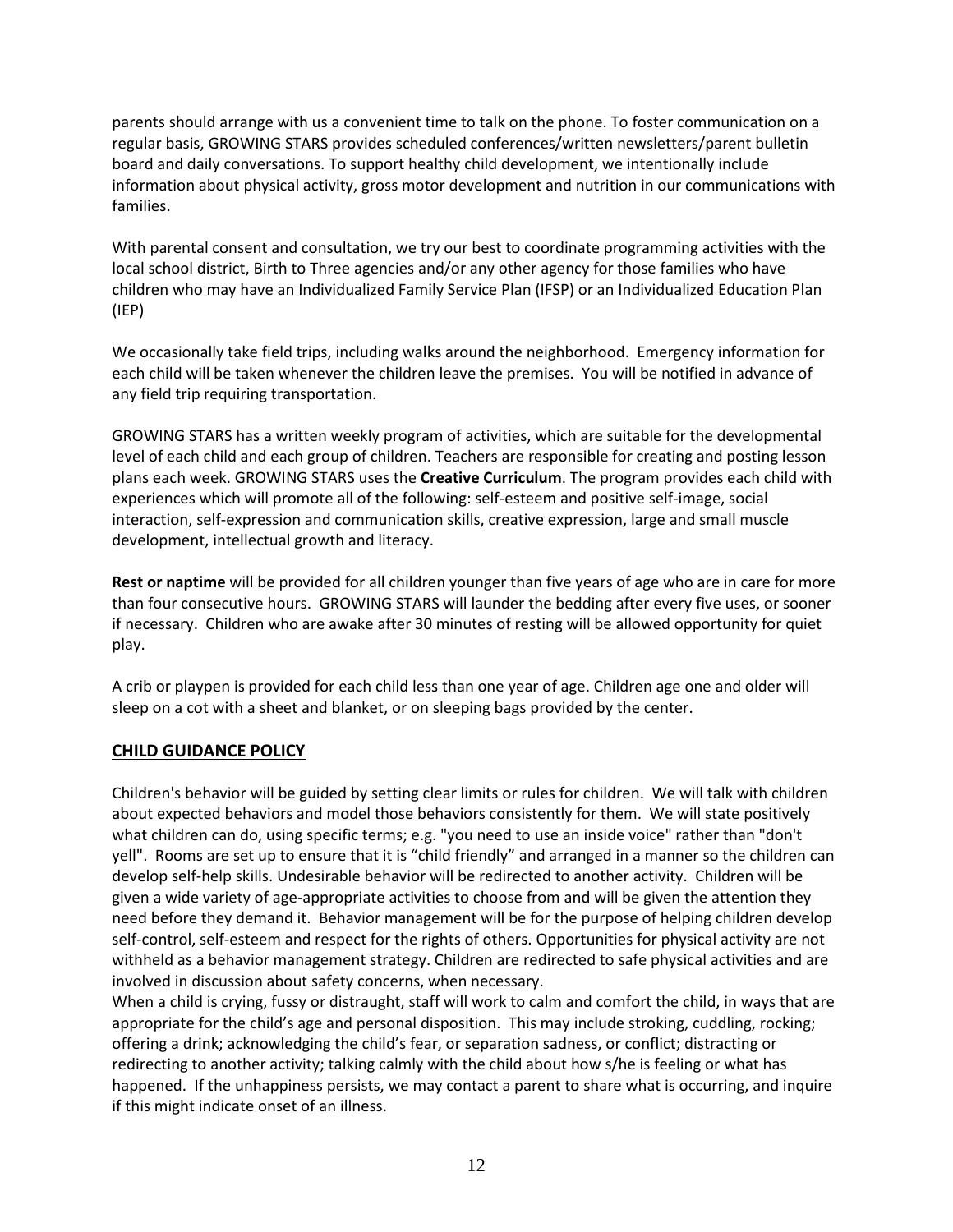"Time-Out" is a guidance technique that can be effective when dealing with unacceptable behaviors of young children. Time outs may not be used with children under age 3, and never for more than 5 minutes. The term 'time-out' is short for 'time out from positive reinforcement.' The strategy is similar to an extended form time from all sources of reinforcement (e.g., teacher and peer attention) following serious challenging behavior of selectively ignoring disruptive behavior. Children are removed for a brief time. Usually this strategy requires that a child be removed from an ongoing activity for a brief time, typically by having a child sit on the outside of the activity within the classroom until the child calms down and is ready to rejoin the activity and try again.

"Time-out" is intended to be a non-violent response to conflict that stops the conflict, protects the victim, and provides a 'cooling off period' for the child. Time-out is only effective when used in the context of a comprehensive approach to behavior support that is designed to teach, nurture and encourage positive social behaviors. Time-out should be used only by well-trained teachers and caregivers when less intrusive discipline procedures have been tried and deemed unsuccessful and only in combination with positive procedures designed to teach new skills and prevent challenging behaviors from occurring. Effective management of behavior should always start with praise and encouragement for pro-social behavior and self-regulation and be accompanied by distraction, redirection, withdrawal of attention, and logical and natural consequences." The child will be praised after completing the timeout, and will be helped to rejoin the group.

We recognize that no single technique will work with children every time. If a child exhibits unacceptable behavior, **we will request a conference with parents to consider how to deal with the behavior**. If the behavior continues, the next steps may include referrals to appropriate community resources, and/or discharge of the child from care. In accordance with "Wisconsin Rules for Group Child Care Centers," actions that are aversive, cruel, humiliating, and actions that may be psychologically, emotionally or physically painful, discomforting, dangerous or potentially injurious are prohibited. Prohibited actions include spanking, hitting, pinching, shaking, slapping, twisting, or inflicting any other form of corporal punishment on the child; verbal abuse threats or derogatory remarks about the child or the child's family; physical restraint, binding or tying the child to restrict the child's movement or enclosing the child in a confined space such as a closet, locked room, box or similar cubicle; withholding or forcing meals, snacks or naps; punishing a child for lapses in toilet training. These forms of punishment will never be used, even at a parent's request.

#### **Biting Policies**

Our Program recognizes that biting is, unfortunately, not unexpected when toddlers are in group care. We are always upset when children are bitten in our program, and we recognize how upsetting it is for parents. While we feel that biting is never the right thing for toddlers to do, we know that they bite for a variety of reasons. Most of these reasons are not related to behavior problems. Our Program, then does not focus on punishment for the biting, but on effective techniques that address the specific reasons for the biting. When biting occurs, we have three main responses: Care for and help the child who was bitten. Help the child who bit learn other behavior. Work with the child & parents who bit and examine our program to stop biting. Our teachers express strong disapproval of biting. They work to keep children safe and to help the child who bit learn different, more appropriate behavior. When there are episodes of ongoing biting, we develop a plan of specific strategies, techniques, and timelines to address it. A meeting with parents may be necessary if the problem persists. We do not and will not use any response that harms a child or is known to be ineffective. We give immediate attention and, if necessary, first aid to children who are bitten. We offer to put ice on the bite if the child is willing. If the skin is broken, we clean the wound with soap and water. If children are bitten on the top of the hands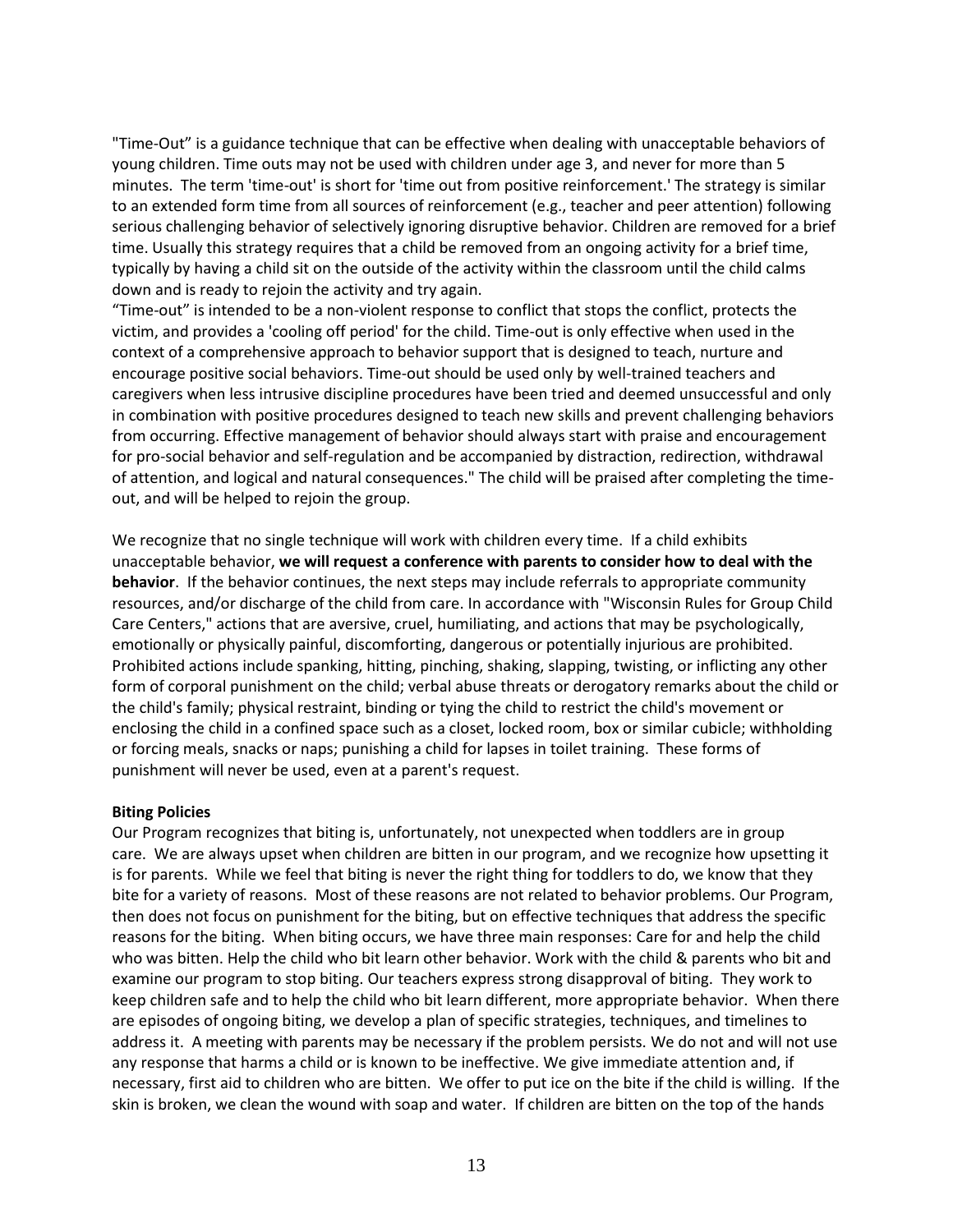and the skin is broken, we recommend that they be seen by their health care provider. When children bite, their parents are informed personally and privately the same day. When children are bitten, their parents are informed personally that day and given a copy of our incident report form. When we experience ongoing biting in a toddler room, we develop a plan of action with strategies, techniques, and timelines to work on the problem. Biting is always documented on our standard incident report form. It is completed and signed by the teacher and administrator. It must also be signed by the parent. It is kept in the child's folder in the Office. The parents may request a copy to take home. We keep the name of the child who bit confidential. This is to avoid labeling and to give our teachers the opportunity to use their time and energy to work on stopping the biting.

## **CONTINGENCY PLANS**

**Fire and Tornado evacuation** plans will be practiced monthly. The Director will document dates of fire and tornado drills and the weekly testing of smoke detectors on a form provided by the state.

In case of an emergency that would require an evacuation, children will be evacuated by all available staff through the nearest exit. Children/staff with Special needs will have a plan set in place for a safe evacuation. The attendance form and list of phone numbers for parents and emergency contacts will be taken out by the staff member designated to be "in charge" to assure that all children are accounted for and all families can be notified. Infants will be evacuated four to a crib with emergency provisions and be taken outdoors to the far side of the parking lot to the sidewalk. School age children will go out through their entry way and out to the sidewalk as well. All other children will be taken outdoors to the far side of the playground, against the fence. The director or person in charge will check classrooms, bathrooms and staff areas to make sure all persons are evacuated. The director or person in charge will call the all clear to re-enter the building once it is safe to do so. If we are unable to return to the building following an evacuation, the children will be taken to the Sparta High School Gymnasium until parents or another authorized adult can be reached and come for them.

In the event of a tornado warning, the children will be taken to the **School age room** by all available staff members. Blankets, a portable radio and flashlight, with extra batteries for both, are kept in the tornado shelter area at all times. The attendance form and emergency contact information will be brought along by the staff member designated to be "in charge". The director or person in charge will check classrooms, bathrooms and staff areas to make sure all persons are evacuated. Staff will engage the children in quiet activities until we are assured by the authorities that the danger has passed. Tornado drills will be conducted monthly from April to October.

**In the event of a lost child**, the Center Director will check all areas of the center. If the child cannot be found, the child's parents and / or emergency contact and the police will be notified immediately. I will notify the Department within 24 hours after the occurrence. If a staff member is alone on the premise they will contact the five-minute emergency person.

**In the event of severe weather** children will be kept in doors and if necessary the tornado evacuation plan will be initiated.

#### **Procedures for extreme heat or cold**

The children may be kept indoors during inclement weather such as any of the following:

- Heavy rain
- Temperatures above 90 degrees F.
- Wind chills of 0 degrees F. or below for children age 2 and above
- Wind chills of 20 degrees F. or below for children under age 2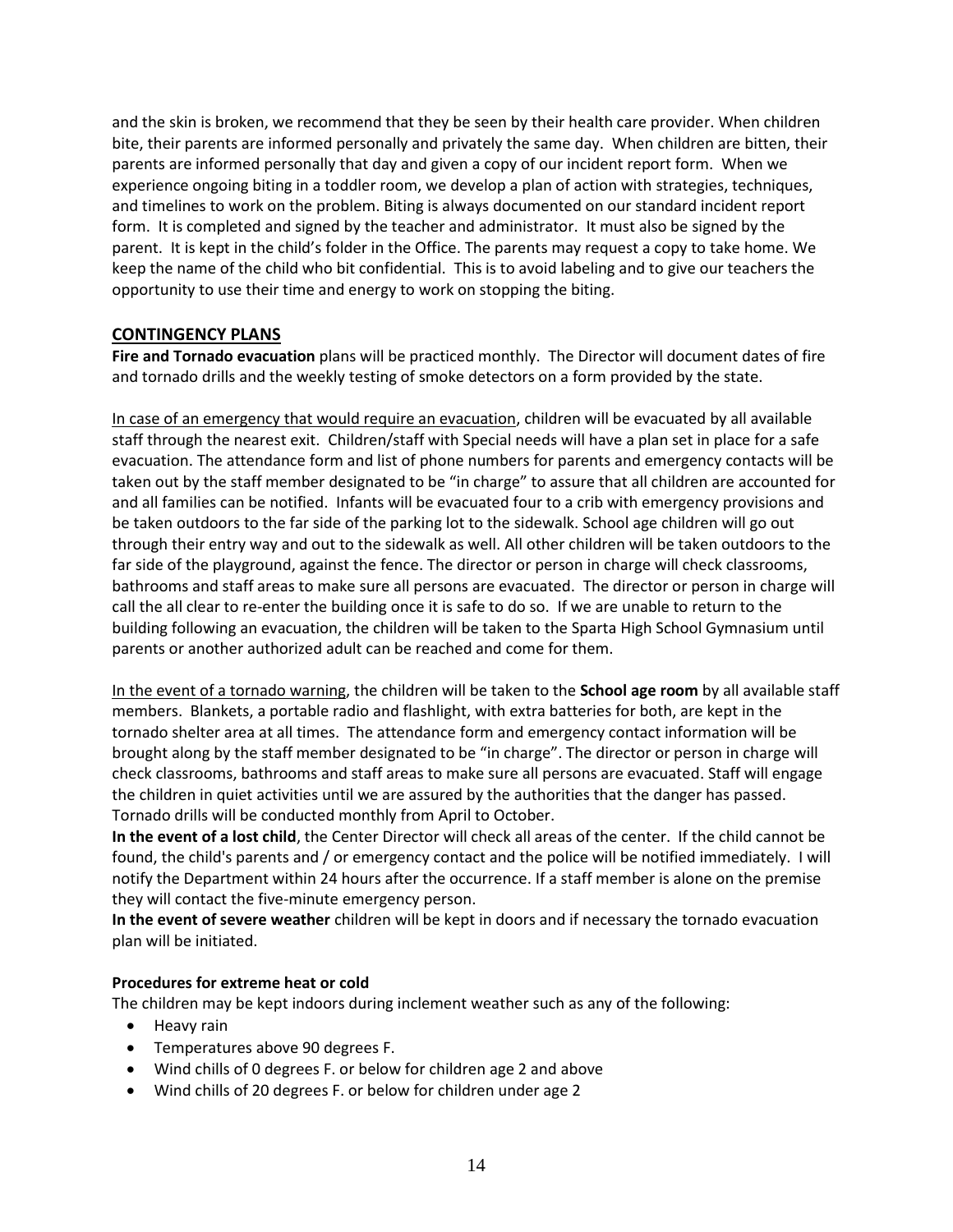**If there is a threat to the building or occupants,** we follow the American Red Cross Guidelines available at: <http://www.redcross.org/prepare/disaster> depending on what the emergency may be. If possible, evacuation of the building will be initiated using the fire evacuation procedure. If it is not possible to evacuate the building each classroom will take cover in a secure area. The main door will be closed and 911 will be called. The teacher will keep children calm and in one area of the room until the threat has passed or police or fire department has arrived. Law enforcement and the parents will be immediately contacted to advise them of the threat.

**Loss of building services** procedures are as follows, if the center should lose the use of heat, water or electricity before the center opens; parents will be notified by 6:00 AM and will be advised that the center is closed and the parent will be responsible for finding alternate care for their child until the situation is resolved.

If the center should lose the use of heat, water or electricity while children are in attendance, the Center Director will call the parents of all children to let them know the center will be closing and advise them to pick their child/children up within one hour.

**If there is a medical emergency** with a child or adult staff will perform first aid, initialing check, call, and care procedure. Children who are present will be taken from the area calmly by available staff for supervision and safety.

**When there is only one staff person** on site with eight or less children we will ensure that an emergency provider is available within 5 minutes. That person will be trained on Shaken Baby Syndrome (SBS), and will sign a document agreeing to serve as an emergency back-up.

**Reports to the department,** the center will report to the Department of Children and Families any situation as it pertains to statute 251.04(3) (a-n) DCF 251 *Licensing Rules for Group Child Care Centers.* 

**All emergency phone numbers** will be posted in each room occupied by children as well as in the centers office, staff and kitchen areas in the center. The address and phone number of the facility will appear on the phone list.

**A MOTOR VEHICLE** IS IMMEDIATELY AVAILABLE AT THE CENTER AT ALL TIMES IN CASE OF AN EMERGENCY AND/OR THERE IS A PUBLIC OR PRIVATE RESCUE OR EMERGENCY VEHICLE AVAILABLE WITHIN TEN MINUTES OF A PHONE CALL. A first aid kit with supplies will be kept in vehicle at all times.

**Emergency supplies** such as radio and flashlight with extra batteries for both, first aid kit and blankets will be kept in the shelter area at all times. A flashlight is also kept in each classroom at all times.

Any child who has a limited ability to respond in an emergency will be identified at time of admission. Staff will be aware of any **special evacuation needs** the child will have and accommodations will be made to ensure their safe removal from the building.

# **HEALTH CARE POLICY**

#### **Sudden Infant Death Syndrome (SIDS)**

To reduce the risk of SIDS staff will do the following with any child under the age of ONE year.

 All infants will be placed to sleep on their backs, unless the **child's** physician's authorizes another position in writing.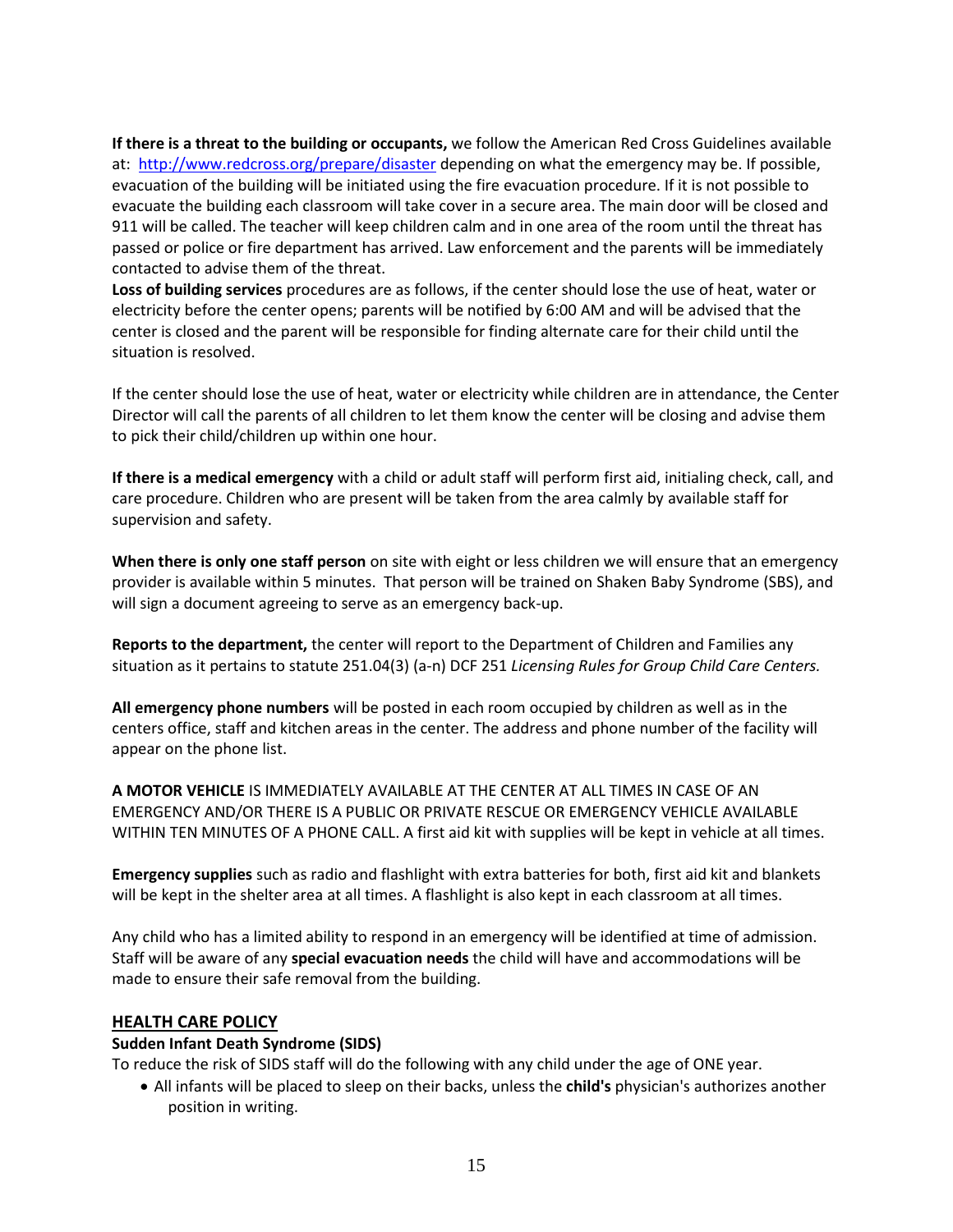- Soft objects will be removed from the crib.
- Blankets will be tucked tightly around the child and away from his or her face.
- Sheets will be tight fitting.
- If a child falls asleep in a swing or car seat we will move them to their crib.
- Staff will ensure that awake, non-mobile children have time each day to spend in a prone position ("tummy time").
- All staff members, substitutes, and volunteers will be trained on these procedures before they begin working with children.
- **Children under two years of age:**
	- Cribs and playpens shall contain a tight-fitting mattress and any mattress covering shall fit snugly over the mattress. Waterbeds may not be used.
	- Sheets or blankets will be tucked tightly under the mattress and shall be kept away from the child's mouth and nose.
	- If child falls asleep in a swing or car seat, the child will be removed from the swing or car seat and placed to sleep on his or her back in a crib.

#### **Child Illness**

We are not authorized to care for mildly ill children. Children who are ill are not to be brought to the center. Examples of children who are ill:

- A temperature of 101 degrees F. or higher. Vomiting or diarrhea has occurred more than once in the past 24 hours
- A contagious disease such as chicken pox, strep throat or pink eye
- An unidentified rash
- Have not been on a prescribed medication for 24 hours or continue to have symptoms of illness
- Has a constant, thick colored nasal discharge

If a child should become ill or seriously injured while at the center, parents will be contacted immediately. Sick children will be isolated within sight and hearing and made as comfortable as possible. Children should be picked up as soon as possible. If the child is not picked up within one hour, the emergency contact person on the child's enrollment form will be called.

Children may return to the center when they are fever and symptom free, have been appropriately treated, or have been given medical approval to return to child care. We will follow procedures on personal cleanliness and communicable diseases stated in licensing rules and the guidelines for exclusion of children from child care as adapted from the Division of Public Health.

**In the event of a communicable disease** exposure at the center, parents will be informed. Certain diseases must also be reported to the public health department and to our licensing specialist.

**Medication log procedure are as follows**: All medication administered, accidents or injuries occurring on-site, marked change in behavior or appearance, or any observation of injuries to a child's body received outside of center care will be entered into the center's medical logbook. The director will review the medical log book every six months and document this procedure. Parents will have access to entries regarding their child. Trained/authorized personnel will only be allowed to administer medications.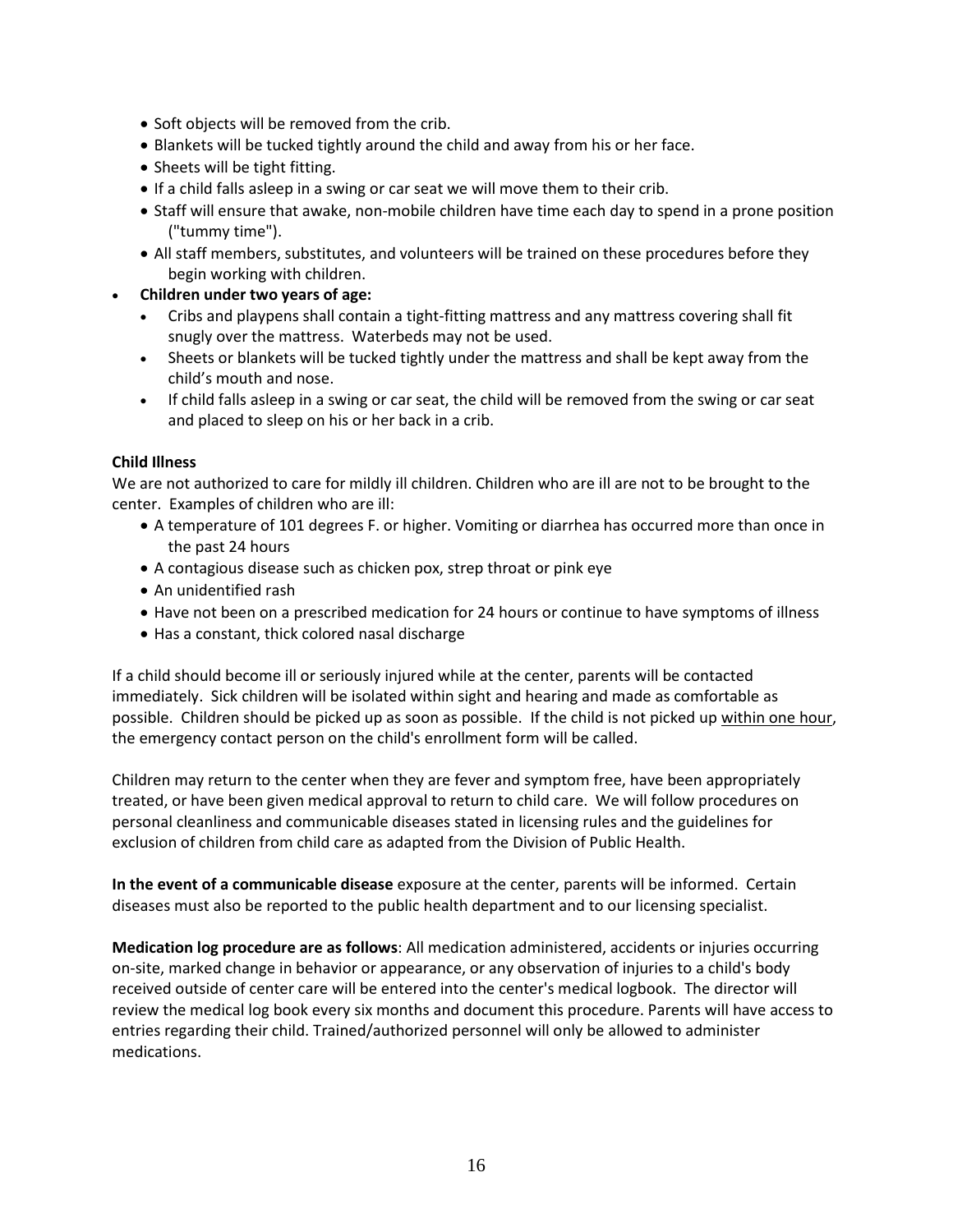#### **Medications**

Growing Stars will administer medications under the following conditions: Prescriptive and nonprescriptive medication will only be given to children if parents have completed the authorization form from a licensed physician.

All medicine must be in its original container, bearing the label with child's name, dosage and administration directions. Additionally, prescription medication will bear the name of the doctor and pharmacy. It will be stored in a medication box that is inaccessible to children. Medicine requiring refrigeration will be kept in a covered, labeled container in the refrigerator.

We will not exceed the age-related dosage on the label of any medication without a written doctor's authorization. If a dose is missed, we will **not** double up. You will be notified and missed dosage will be documented in medical log.

#### **Non-medicinal products:**

Sun screen, insect repellent, lip balm, diaper creams and other non-medicinal products will only be used on a child when signed authorization is on file, and the specific products are supplied by the parent and labeled with the child's name.

**The center will maintain confidentiality** of child and family in regard to health care needs. Information will only be shared with those staff that provides care to the child.

**Cleanliness** will be maintained at all times**.** Tables will be washed and sanitized before and after meals and snacks. Floors and bathrooms will be cleaned and disinfected daily.

#### **Infants and Toddlers:**

**Diapering: Follow Diapering procedures as displayed on wall above each diapering station.**

**Diapering Procedure** 1. Before beginning the diapering procedure, clean your hands by using proper hand hygiene procedures (as detailed below). 2. To minimize contamination, prepare for diapering by getting out all of the supplies needed for the diaper change and placing them near, but not on, the diapering surface, for example: Enough wipes for the diaper change, including cleaning the child's bottom and wiping the teacher's hands and child's hands before putting on the clean diaper (wipes must be taken out of their container) A clean diaper A plastic bag for soiled clothes and a set of clean clothes (if soiled clothing is anticipated) Non-porous gloves (if used) A dab of diaper cream on a disposable paper towel (if used) Changing table paper (if used) to cover the table from the child's shoulders to feet (in case it becomes soiled and must be folded over to create a clean surface during the change) 3. Place the child on diapering table. Remove clothing to access diaper. If soiled, place clothes into a plastic bag. 4. Remove soiled diaper and place into a lined, covered, hands-free trash container 5. Use wipes to clean child's bottom from front to back (one wipe per swipe) and throw away into trash container. The diaper can also be left open under the child during the cleaning step and then discarded with the soiled wipes before continuing with Step 6. If gloves are used, they must be discarded at this time. 6. Use a wipe to remove soil from your hands and throw into trash container. 7. Use another wipe to remove soil from child's hands and throw into trash container. 8. Put on clean diaper and redress the child. 9. Wash the child's hands following the proper handwashing procedure. Return the child to the play area without touching any other surfaces. 10. Clean the diapering surface by spraying it with a soapy water solution and drying with a paper towel or by wiping it with a watersaturated paper towel or wipe. 11. Disinfect the diapering surface by spraying it with disinfectant-strength bleach-water solution (1/2-3/4 cup bleach per gallon of water) and wait at least 2 minutes before wiping (or allow to air dry). A quaternary ammoniabased product, prepared in accordance with label directions, may be used in place of bleach and water. 12. Clean your hands by using proper hand hygiene (as detailed below).

**Handwashing Procedure** 1. Moisten hands with water and use liquid soap. 2. Rub hands together away from the flow of water for 20 seconds. 3. Rinse hands free of soap under running water. 4. Dry hands with a clean, disposable paper towel or air dry with a blower. 5. Turn off faucet using paper towel. 6. Throw the used paper towel into a hands-free trashcan.

**Toys:** Toys used by infants and toddlers will primarily be ones that may be washed and sanitized. Any toy that has been in a child's mouth will be picked up as soon as the child lets go of it and placed into a basket to be washed, sanitized and air dried. Toys requiring laundering, such as stuffed dolls or animals, will be laundered weekly or sooner if needed. Toys in classrooms for older children will be cleaned and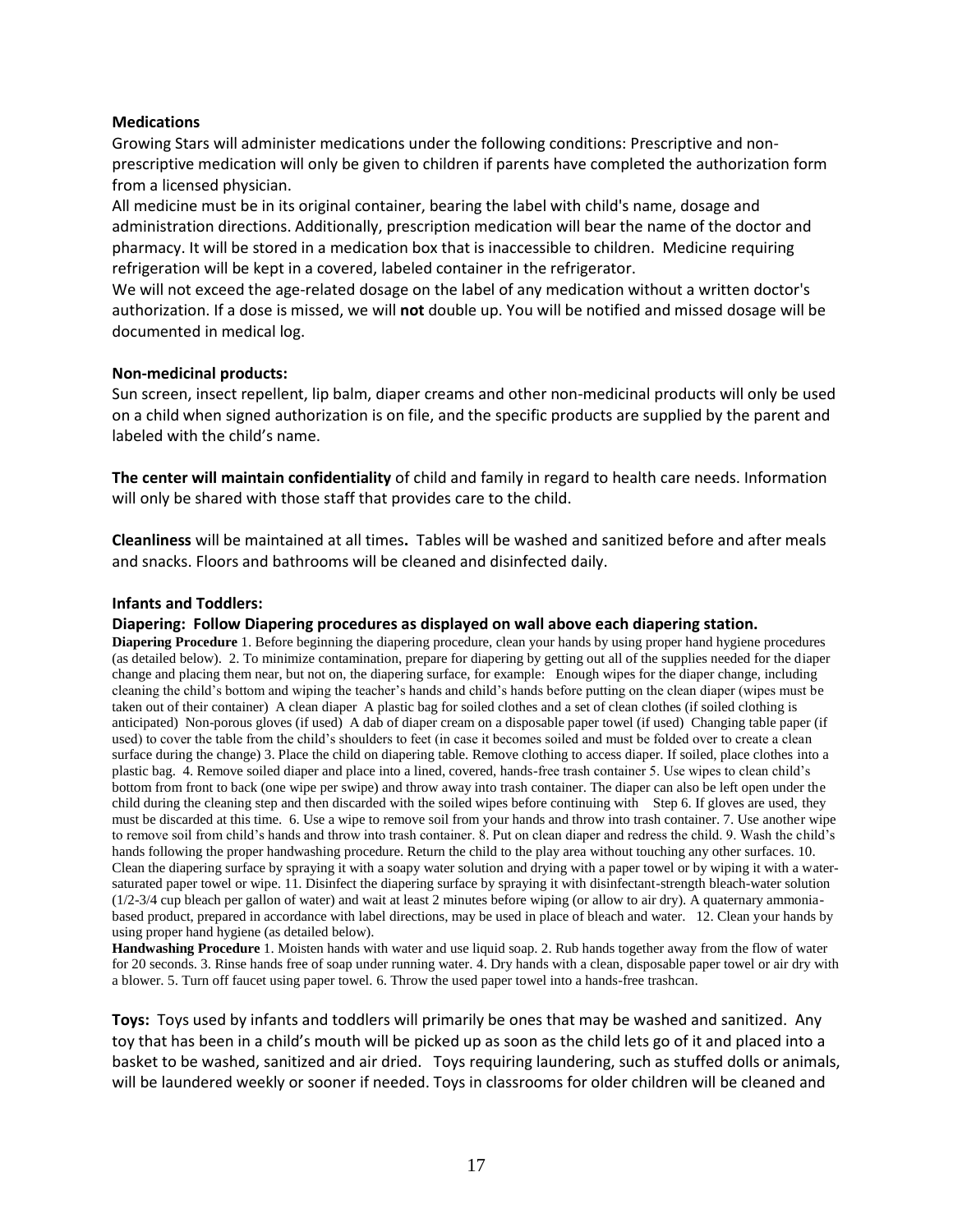sanitized daily with a toy sanitizing bleach solution at the end of each day, unless needed sooner. Toys that can be laundered or placed through the dishwasher may be done weekly.

#### **CHILD AND STAFF INJURIES**

We will practice **universal precautions** when handling all blood injuries and bodily fluid. All staff will use disposable gloves when treating blood injuries. Surfaces touched by blood will be washed and disinfected, and all materials used to treat the injury will be wrapped in an airtight plastic bag and disposed of immediately.

**Proper hand washing procedures** will be followed to prevent the spread of disease. Hand washing procedures will be posted at all of the sinks.

**Superficial injuries** will be washed with soap and water and covered with a bandage or treated with ice. Parents will be told about the minor injury when they pick their child up.

If there is a need for **emergency medical treatment**, 911 will be called. If it is a life-threatening situation, with no time to consult the child's file or parent, the child will be taken to MAYO CLINIC HEALTH SYSTEM, 310 W MAIN STREET, SPARTA WI 54656. Should an ambulance be needed, parents will be responsible for any costs. Parents will be contacted as soon as possible after contacting 911. All staff will have training in infant and child CPR, AED and first aid. First aid supplies will be stored in each classroom.

**When children or staff is off-site for a walk or field trip**, teachers will take along emergency contact information, attendance sheets and a first aid kit in case an injury occurs to children or staff. The injury will be recorded in the medical log book upon return to the center. A cell phone will be carried along, in case help is needed. If the injury is serious 911 will be called and taken to the nearest hospital.

#### **Special Health Care Needs**

When a child is known to have any special health care needs, that information will be shared with those staff who are assigned to care for that child, but will otherwise be treated with confidentiality. Such special needs, including dietary requirements, will be posted on the inside of the staff cupboard door, where medication and medical log book are stored. When specialized equipment is needed, such as nebulizer or epi-pen, the child's parent or a medical professional will train staff in correct procedures.

#### **Shaken Baby Syndrome (SBS)**

All staff, including substitutes and emergency back-up providers, must have attended an approved training in the identification, prevention, and grave effects of shaking babies, before being allowed to work in the center.

All children will need to have a **Health Report** on file. The examination for a child under age 2 needs to be dated not more than 6 months prior or 90 days after the first day of attendance at GROWING STARS. The examination for a child age 2 and older must be dated no more than 12 months prior or 90 days after first day of attendance. Physicals for children under 2 years of age will need to be updated every 6 months. Physical exams for children over 2 years of age will need to be updated every 2 years. School aged children will need only a health history on file.

Children will need to be **properly immunized** and an immunization record will need to be on file within 30 days of the first day of attendance.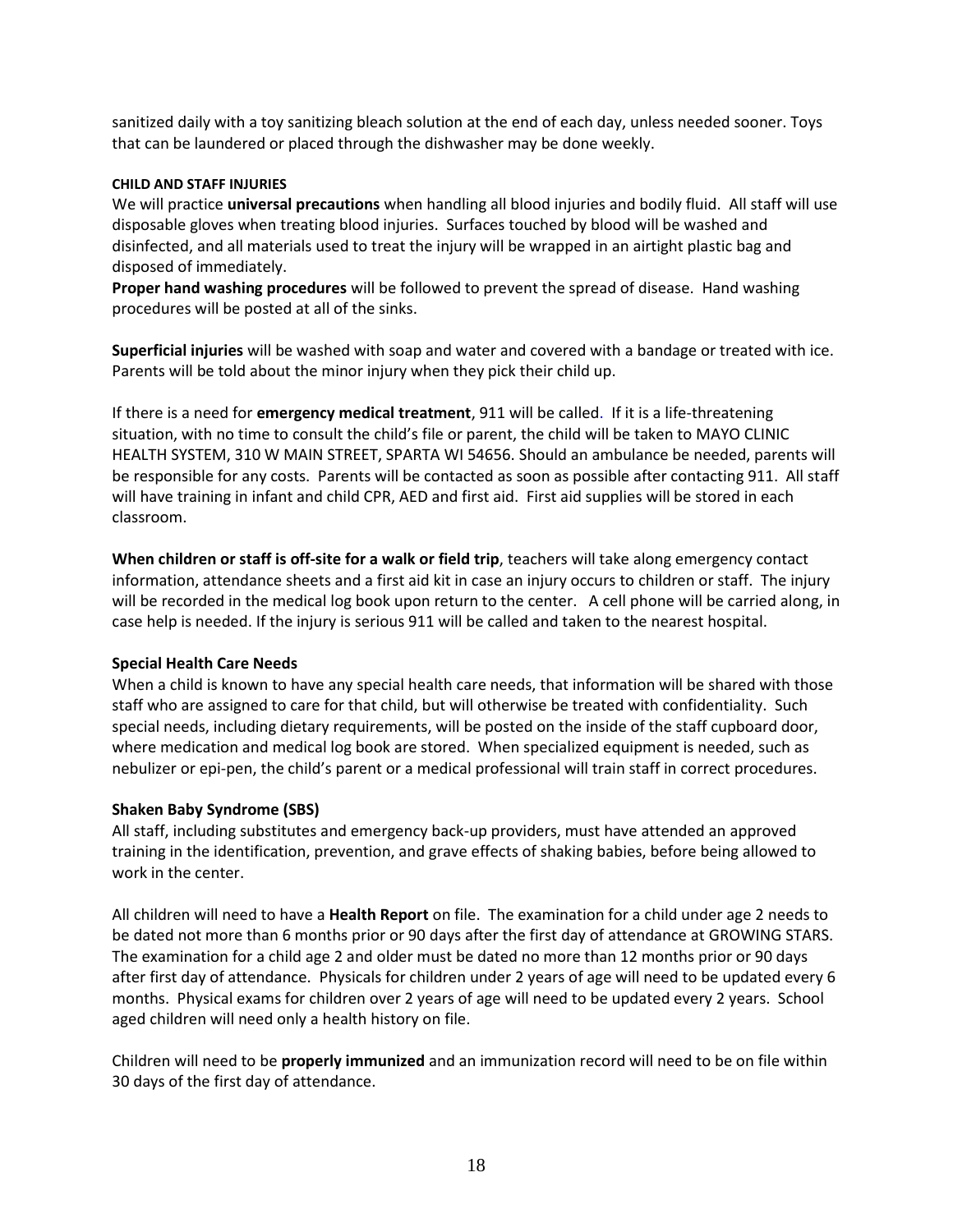**Child biting health procedures** will be as follows. The area of the bite wound will be washed with soap and water and a bandage applied. If necessary, an ice pack for comfort. The incident will be documented in the medical log book and parent informed upon pick up.

## **CARE OF MILDLY ILL CHILDREN**

We ARE NOT licensed to include care of mildly ill children.

#### **NUTRITION POLICY**

## **Food service personnel orientation and training:**

The cook and any kitchen staff shall receive the annual mandatory training of at least 4 hours in kitchen sanitation, food handling and nutrition.

**Meal time routines:** We will provide breakfast, lunch, afternoon snack to all children in attendance at the times identified in the daily schedule. School-aged children will be offered an afternoon snack upon return from school. Children will eat family style and will be allowed to serve themselves. As caregivers we make sure the food we provide healthy, nourishing meals and understand that it is a child's role to decide whether and how much to eat.

## **Child guidance and food:**

Children will not be forced to eat; they will be encouraged to try new foods as appropriate. Meals will not be withheld as a form of punishment. To support development, we provide child-sized dishes and utensils. Children who attend during the early morning or late afternoon hours will be offered a snack to ensure that they never go without food for more than 3 hours.

#### **Meal time socialization:**

Mealtimes will include meaningful conversation and will promote social interaction, encourage good table manners and develop sound nutritional habits. Our staff model health eating behaviors in the presence of children, eating the same foods as children and refraining from eating or drinking unhealthy foods in front of children. Often times, our staff spend time talking with children about healthy foods and nutrition. Children will be encouraged to clean up after themselves.

# **Menu requirements, preparation and changes, age appropriate menu, USDA guidelines**

GROWING STARS participates in The USDA Child and Adult Food Program. All food is prepared on the premises. We follow USDA guidelines when preparing and planning our menus. Serving sizes will match age appropriate amounts as outlined in the USDA guidelines. Any changes or substitutions in the menu will be posted with the original menu. Refer to Healthy Bites: A Wisconsin Guide to Promoting Childhood Nutrition for recommendations on specific nutrition policies related to fruits, vegetables, whole grains, meats, meat alternates and beverages.

See below our snack and meal schedule:

- x Breakfast
- x Lunch
- x PM Snack

# **Infant and toddler feeding:**

Children younger than 12 months must be served formula or breast milk, unless written direction is on file from the child's health care professional. All bottles and commercial baby food must be labeled with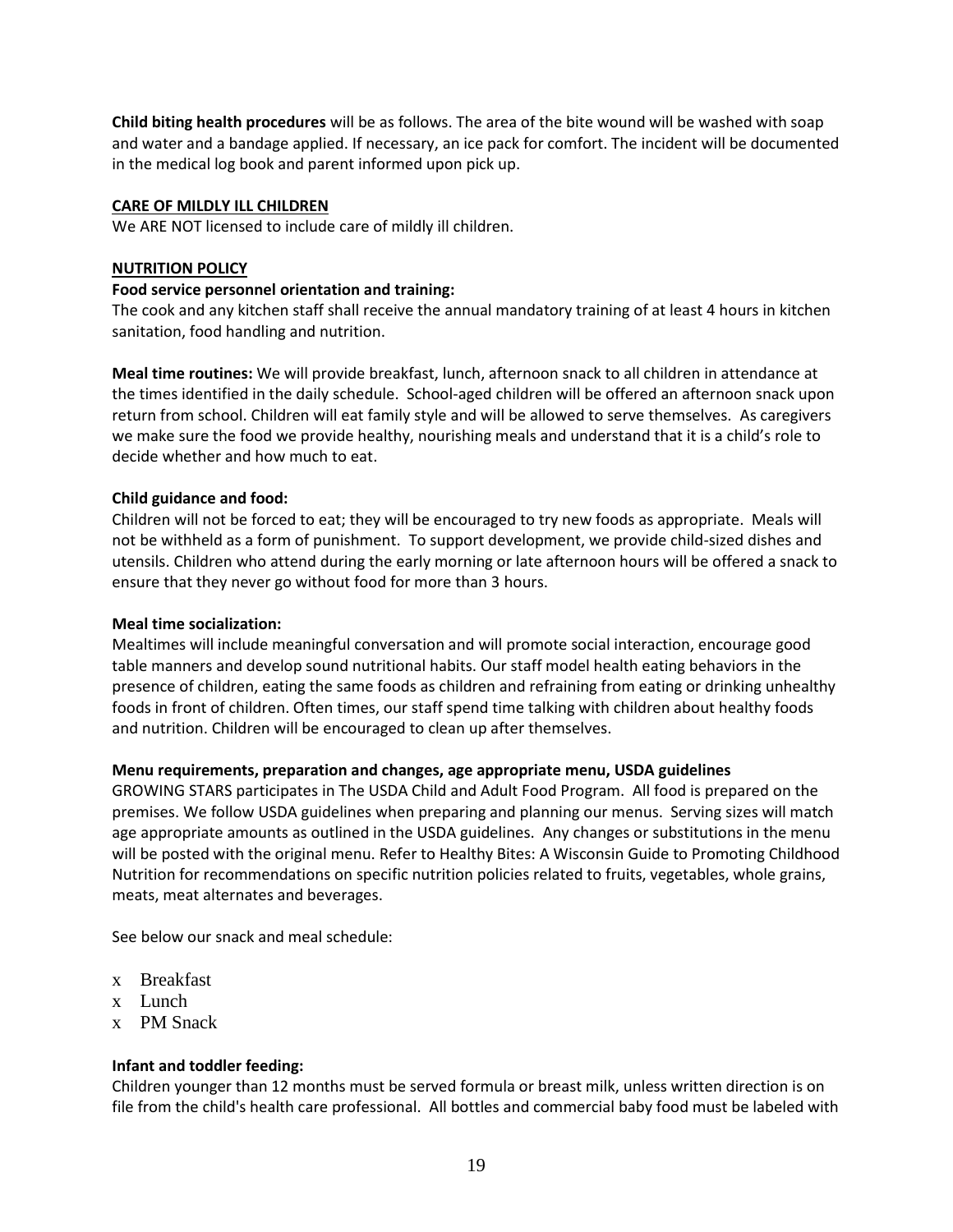your child's name and dated. Babies will be held for bottle-feeding. Bottles will never be propped and unused formula or breast milk will be disposed of immediately. Refer to Healthy Bites: A Wisconsin Guide to Improving Childhood Nutrition for more ideas on infant feeding policies.

**School age children and eating:** School age children will be offered a snack upon arrival after school.

#### **Night care and food:**

GROWING STARS does not offer night care.

#### **Specialty menus/diets and food allergies:**

Accommodations can, in most instances, be made when **specialty menus such as vegetarian and kosher** are requested by the parent. Arrangements need to be made with the Center Director and the parent will need to provide written authorization from a licensed physician at time of enrollment. If your child has food allergies, parents must notify the center and include it on the Health form that is provided by the center or provide a doctor's note at time of enrollment or if found in future, immediately upon discovery. This will prevent any incidents from happening while in care. Food allergies/specialty diets will be posted in the classroom and the kitchen.

#### **Menu posting:**

WEEKLY records of meals and snacks are available for parents to review. If a menu must be changed for any reason, the food substituted will be noted on the posted menu.

#### **Kitchen cleanliness, dishwashing:**

Eating surfaces will be sanitized before meals and snacks and everyone will wash their hands before and after eating. Dishes will be washed and sanitized in accordance with licensing regulations.

#### **Food storage:**

Food will be stored up off of the floor and once opened, in airtight containers.

#### **Food delivery:**

We may order food from distributors and have it delivered to our facility. But, we will be preparing all meals in our kitchen.

#### **Special treats, holidays, etc.**

Birthday and holiday treats are allowed. Only treats that are store purchased and factory sealed will be allowed. We cannot accept anything homemade. Please try to provide nutritious choices low in fat and sugar. We encourage nutritious alternatives for special treats, as well as replacing a food-based treats with creative activities, such as a book or a goodies bag (ex: crayons, mini playdoh, bubbles, etc.)

#### **Detailed kitchen instructions (equipment, requirements, food prep., hand washing, cleaning aids):**

- GROWING STARS DOES have a kitchen with a stove refrigerator and microwave. The kitchen has been inspected and meets all building code requirements.
- Refrigerator (40 degrees or colder) and freezer temperatures (0 degrees or colder) will be properly maintained. Proper hand washing procedures will be followed to prevent the spread of disease.
- Hand washing procedures will be posted at all of the sinks.
- All cleaning products will be kept in a separate locked cabinet apart from all food and food items.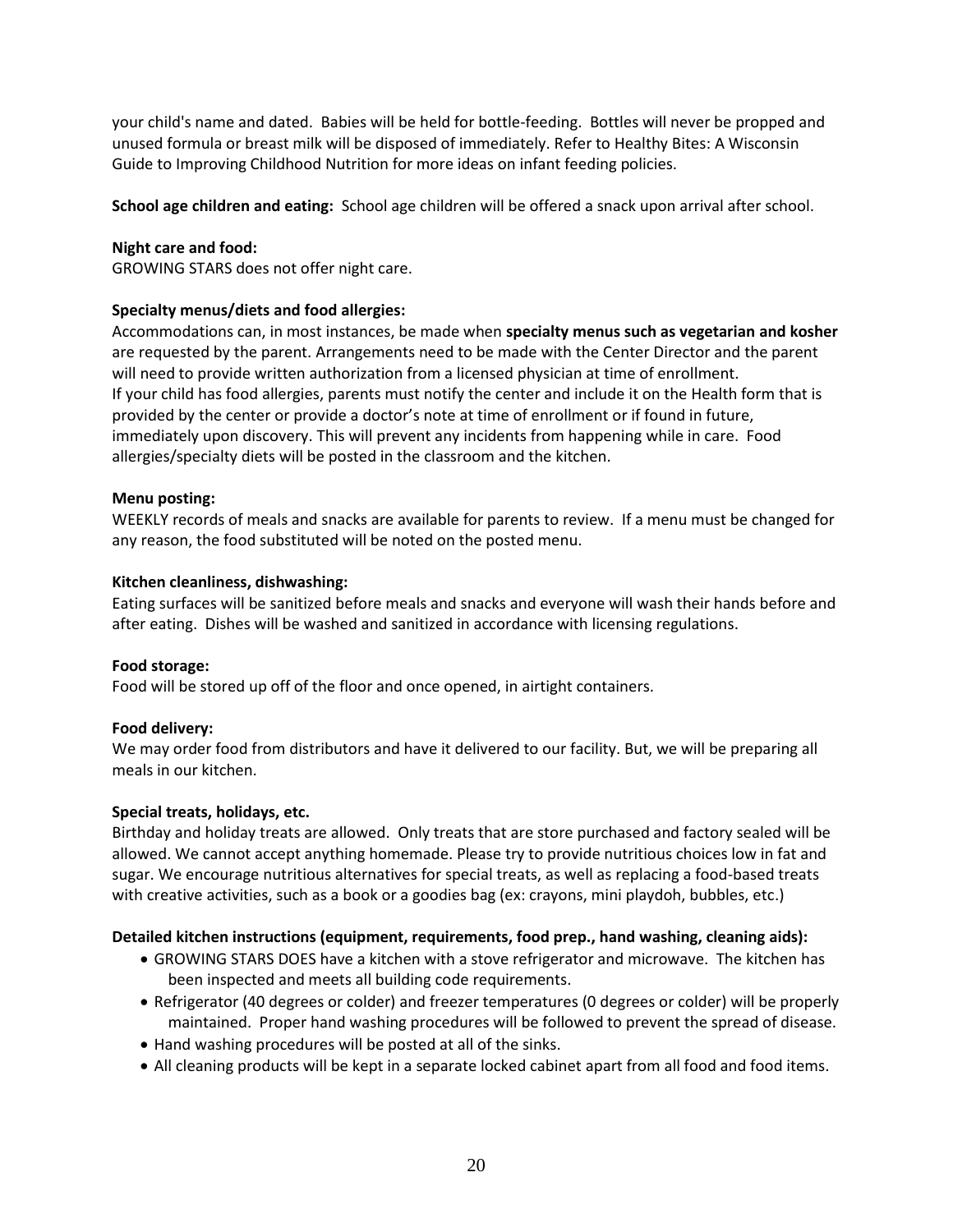# **TRANSPORTATION POLICY**

**Center provided transportation:** GROWING STARS DOES NOT provide transportation for field trips and/or to and from school and/or to and from home.

**Contracted transportation services:** GROWING STARS DOES contract for transportation services. Contracted transportation services are provided through LAMERS BUS LINES, located at 1700 Old Airport Road Sparta, Wi 54656. They can be reached at (608) 366-1925.

**Use of staff vehicles: GROWING STARS DOES NOT** transport children in staff vehicles.

## **NIGHT CARE**

Growing Stars does not provide night care.

## **PERSONNEL**

GROWING STARS is an equal opportunity employer. We will not discriminate in our hiring practices. When a position becomes available we will advertise locally. Qualified applicants need to complete an application form and provide documentation of their training and experience in child care. Job descriptions will be available for all positions. The owner is taking the position as the acting Director at this time but, if there is a time when this position may come open, the owner/Administrator will interview Director candidates and the Director will interview for all other positions.

There will be a 90-day probationary period for all new employees. Wages are based on training and experience. Pay periods will be bi-weekly on Tuesday's, unless it falls on a holiday, in which funds will be disbursed on the day prior.

#### **Criminal Background Information**:

The Director will need to do a complete background check within 60 days of hire and every year thereafter on

- All employees
- All volunteers used to meet staff-to-child ratios
- All individuals who are contracted by the licensee to provide services to children

The Department will conduct a complete background check every 3 months on the Licensee.

Staff must notify the licensee when any of the following occurs, ASAP, within 24 hours. This responsibility will be explained during new staff orientation. "Employee" refers to anyone subject to a caregiver background check, including substitutes and volunteers serving as staff.

 Employee has been or is being investigated by any governmental agency for any act, offense or omission, including charges related to abuse or neglect of a child or other client, or misappropriation of property.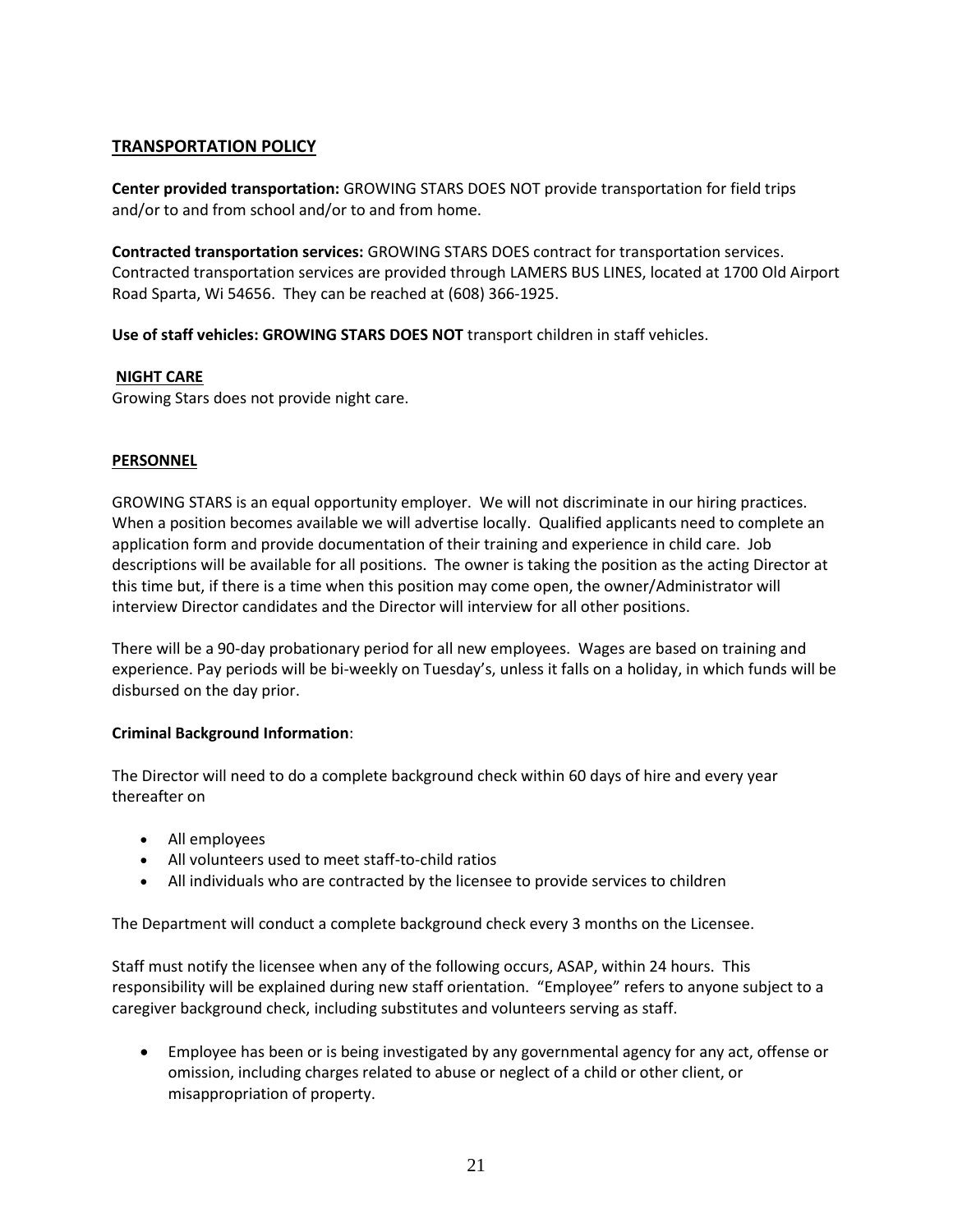- Employee has a substantiated finding against them for a charge listed above.
- Employee has had a professional license denied, revoked, restricted or otherwise limited.
- There are other known convictions, pending charges or other offenses which could potentially relate to the care of children or center activities.

The licensee must report such an occurrence to the licensing office no later than the next business day.

Employee files will be maintained on all of the staff at GROWING STARS. The staff record checklist will be maintained to document completion of **required forms** and **contract** for all staff. Staff is required to have **physical exams** upon employment. A **TB skin test**/result is also required upon employment responsible to the employee.

The owner will conduct annual performance reviews with the Director and with all staff at GROWING STARS.

Results of the performance review will assist the owner in determining a wage increase.

GROWING STARS offers full-time and part-time positions. Hours of work are determined by enrollment. Staff is expected to show up for work on time and to be prepared to get started immediately. If you will be late you are expected to call as soon as possible. We design our staff schedule around the children's arrival time and departure time. We need to be in compliance with staff/child ratios at all times. If you are unable to work due to illness or other situation you are expected to call the Director as soon as possible so she can make arrangements to have your position covered. If you fail to do so, it may result in termination of your employment at GROWING STARS.

One 60 minute, unpaid break will be given to all full-time employees. One week of paid vacation is granted after one year of employment to full-time employees. After 90 days of employment, staff is granted paid holidays. Paid holidays include: New Year's Day, Memorial Day, July 4th, Labor Day, Thanksgiving Day, and Christmas Day. To be eligible to receive holiday pay, all employees must work the last scheduled day before the holiday and the first scheduled day after the holiday. These holidays need to be pre-arranged with your supervisor/Director.

Two paid Personal Days will be granted to all fulltime employees after one year of employment. These days must be pre-arranged with the Director and will not be used in conjunction with vacation or paid holidays.

Employees will Clock in and out with a personal 4-digit pin using the "Pro-care Management System." The System will be maintained by management and reviewed by the Director. Any attempt to falsify work hours will result in disciplinary action and possible termination. Employees will be paid bi-weekly. Each paycheck will include earnings for work performed through the end of the previous payroll period.

Since employment with GROWING STARS is based on mutual consent, both parties have the right to terminate employment at will, with or without cause, at any time. GROWING STARS will provide worker's compensation insurance as required by law. We will withhold the appropriate payroll deductions for taxes and other insurances as required by law.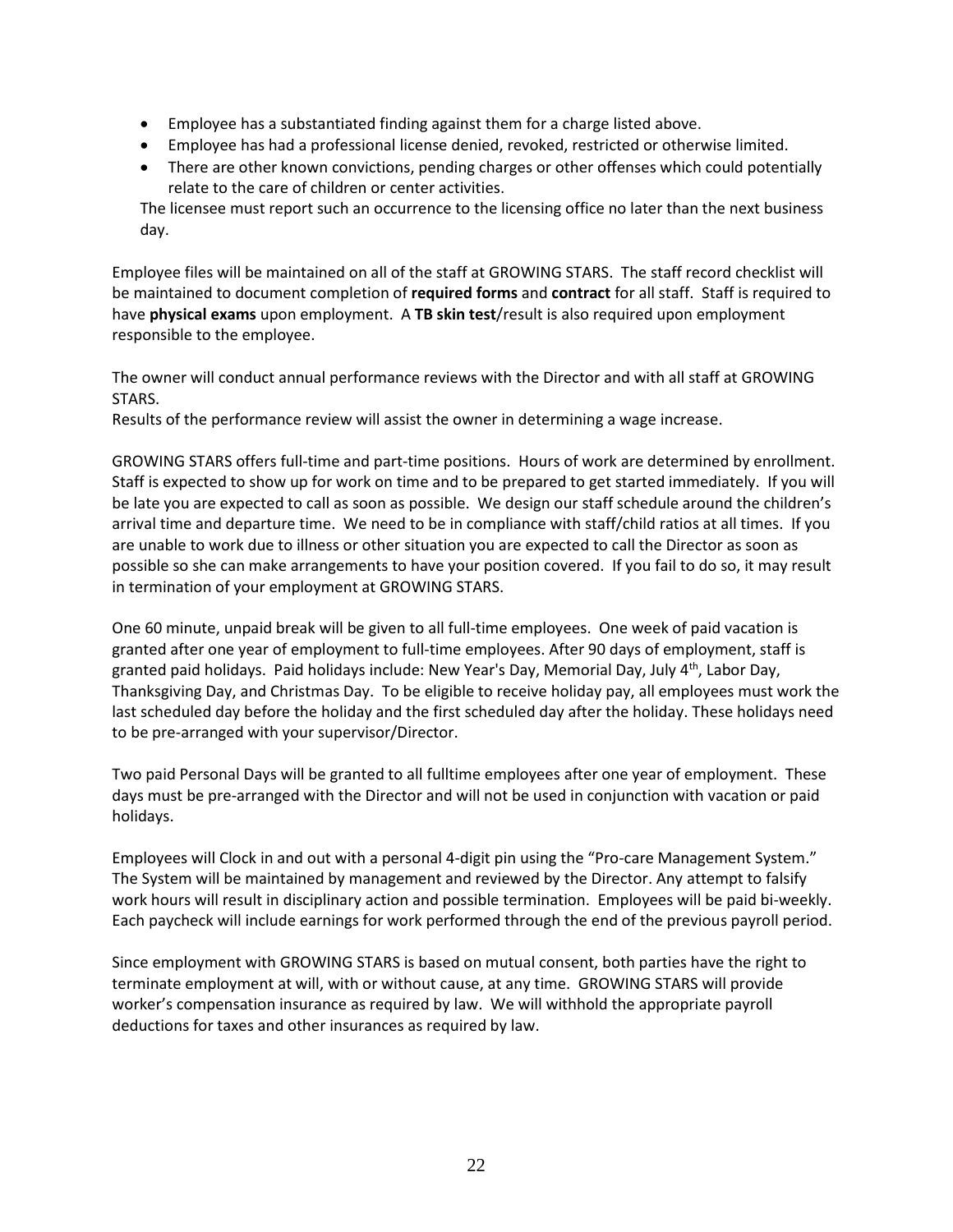Staff is required to attend the regularly scheduled staff meetings. Agendas for these staff meetings will be kept on file for licensing to review. Staff will be paid for the time they spend at staff meetings and the time they spend participating in the required continuing education.

Staff is required to communicate issues, progress, and any information with families. At GROWING STARS, our goal is to build strong, trusting relationships with the children and their families. Staff member's are required to incorporate "Family style dining" into their classrooms and are expected to sit with the children model eating.

Parking spots in the GROWING STARS parking lot are for parent drop off only. Unfortunately, employees will have to find parking along the street.

GROWING STARS expects each member of the staff conduct themselves in a professional manner as a mature adult, respecting each member's contributions. Comments and complaints should be made to the Director. Employment and family records and conduct at the center are considered confidential.

Staff may not place pictures of other staff and/or children/families on personal **social media**. Staff should refrain from "friending" families of children in their care. It is recommended to separate personal life from professional life. While using social media, please remember that we live in a small community and that information travels fast. Be responsible and respectful.

Dress Code: Employees are expected to dress in a professional manner that will allow them to appropriately perform their job duties. No long fingernails, high heels, open toed shoes, pants or leg wear with holes/tears, short shorts or short skirts will be allowed. All employees will be issued 2 GROWING STARS logo shirts and/or smocks to be worn daily. The care and cleanliness of issued items will be the employee's responsibility.

#### **Cell phones are not permitted in any classroom at any time while children are present (unless authorized by Director). Please leave in car or a spot will be available for safe-keeping.**

**Smoking is not permitted** anywhere on the premises of the center, indoors or outside.

Disciplinary Action: If an employee's behavior is inappropriate or against an established policy s/he will be issued a verbal warning for the first offence. If the behavior continues or if an additional infraction occurs a written warning will be placed in the employee's personnel file. The third infraction would result in suspension or termination. **Sexual harassment will not be tolerated**.

In extreme cases of emotional instability, abusive behavior or theft, employees will receive immediate suspension without pay. Facts will be gathered about the incident and an employment decision will be made.

Reduction of Hours: If enrollment numbers decrease we may need to reduce the hours of employees. We will try to give all employees as much notice as possible and we will attempt to fill enrollment positions through child recruitment efforts.

Grievance Procedures: In the event an employee has a grievance regarding an employment issue, s/he needs to discuss it with the Assistant Director (if there is one) or Center Director immediately. At that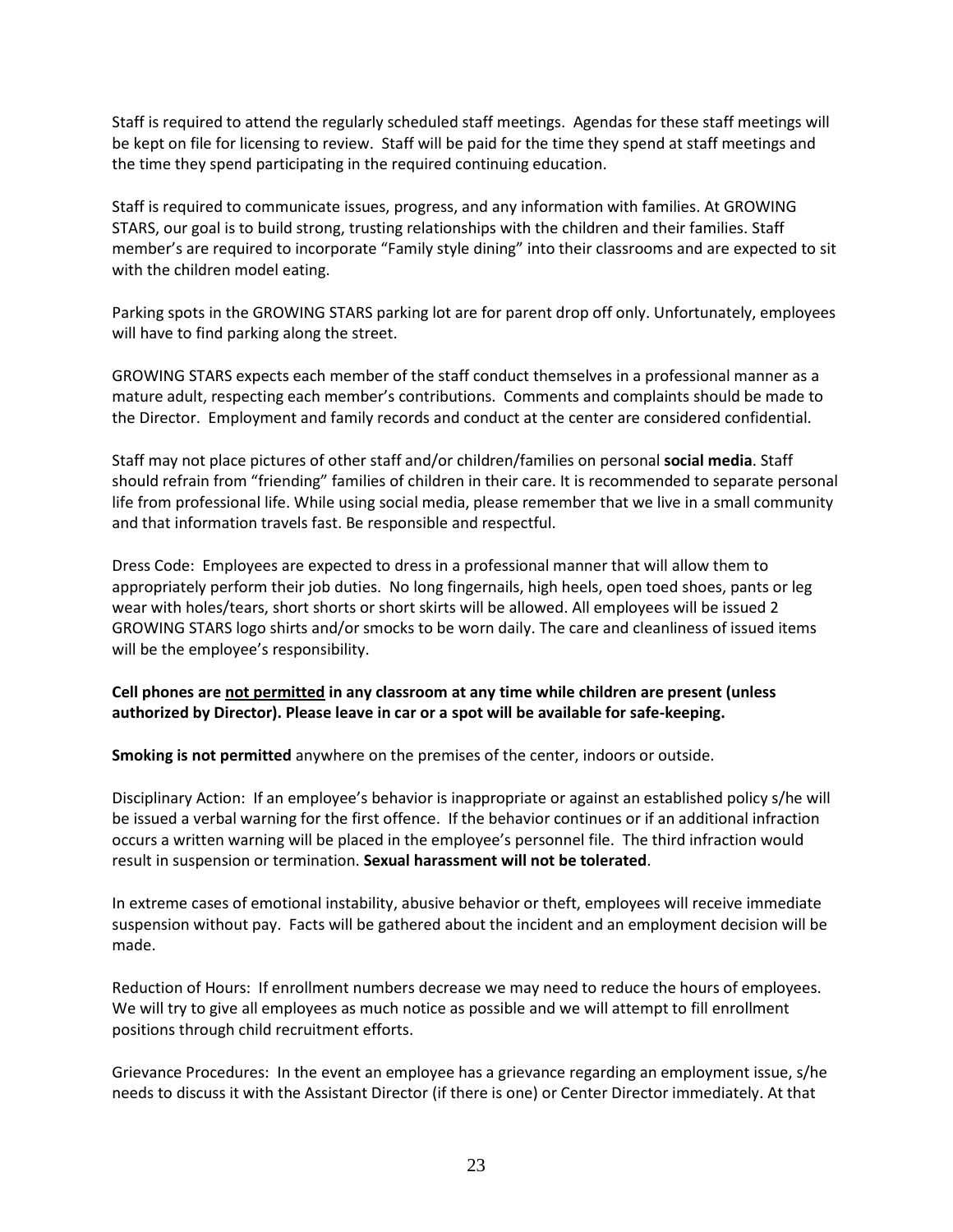time the issue can be discussed and possibly negotiated. However, GROWING STARS owner/management will make the final decision.

Paid Vacation: After 1 year of employment, employees will be granted one week of vacation. This time needs to be pre-arranged with the Director. Other Benefits: None at this time.

## ORIENTATION OF STAFF POLICY

# ORIENTATION LIST

- Time frame for completion  $251.05(2)(a)$
- Licensing rule  $251.05(2)(a)1$
- Center policies  $251.05(2)(a)2$
- Center contingency plans (fire/tornado evacuation plans and use of fire extinguisher)  $251.05(2)(a)3$
- First aid procedures  $251.05(2)(a)4$
- $\bullet$  Job responsibilities/descriptions 251.05(2)(a)5
- Childhood illnesses/infectious disease/hand washing/universal precautions  $251(2)(a)6$
- Schedule of activities of center  $251.05(2)(a)7$
- Child Abuse/Neglect laws and center reporting procedures 251.05(2)(a)8
- The procedures for ensuring that all child care workers know the children assigned to their care and their whereabouts at all times, to include transportation 251.05(2)(a)9
- Child management techniques  $251.05(2)(a)10$
- Procedure for sharing information related to a child's special health care needs including any physical, emotional, social, or cognitive disabilities with any child care worker who may be assigned to their care 251.05(2)(a)11
- Procedures for reducing the risk of Sudden Infant Death Syndrome (SIDS) prior to employees first day of work 251.05(2)(a)12
- Procedures for contacting a parent if a child is absent from the center without prior notification from the parents  $251.05(2)(a)13$
- Information on any special needs of a child enrolled in the center may have and a plan for how the needs will be met  $251.05(2)(a)14$
- Confidentiality
- Emergency training including first-aid, CPR, and AED
- Procedures for tracking transported children

All staff, volunteers and emergency providers will have an orientation **within one week** of assuming responsibilities.

The orientation will include all of the items on the Staff Orientation Checklist (DCF-2026) provided by the state. This form documents the date, the person being oriented and the person performing the training/orientation.

Before beginning work, training on:

• Sudden Infant Death Syndrome (SIDS) must be completed by anyone caring for infants.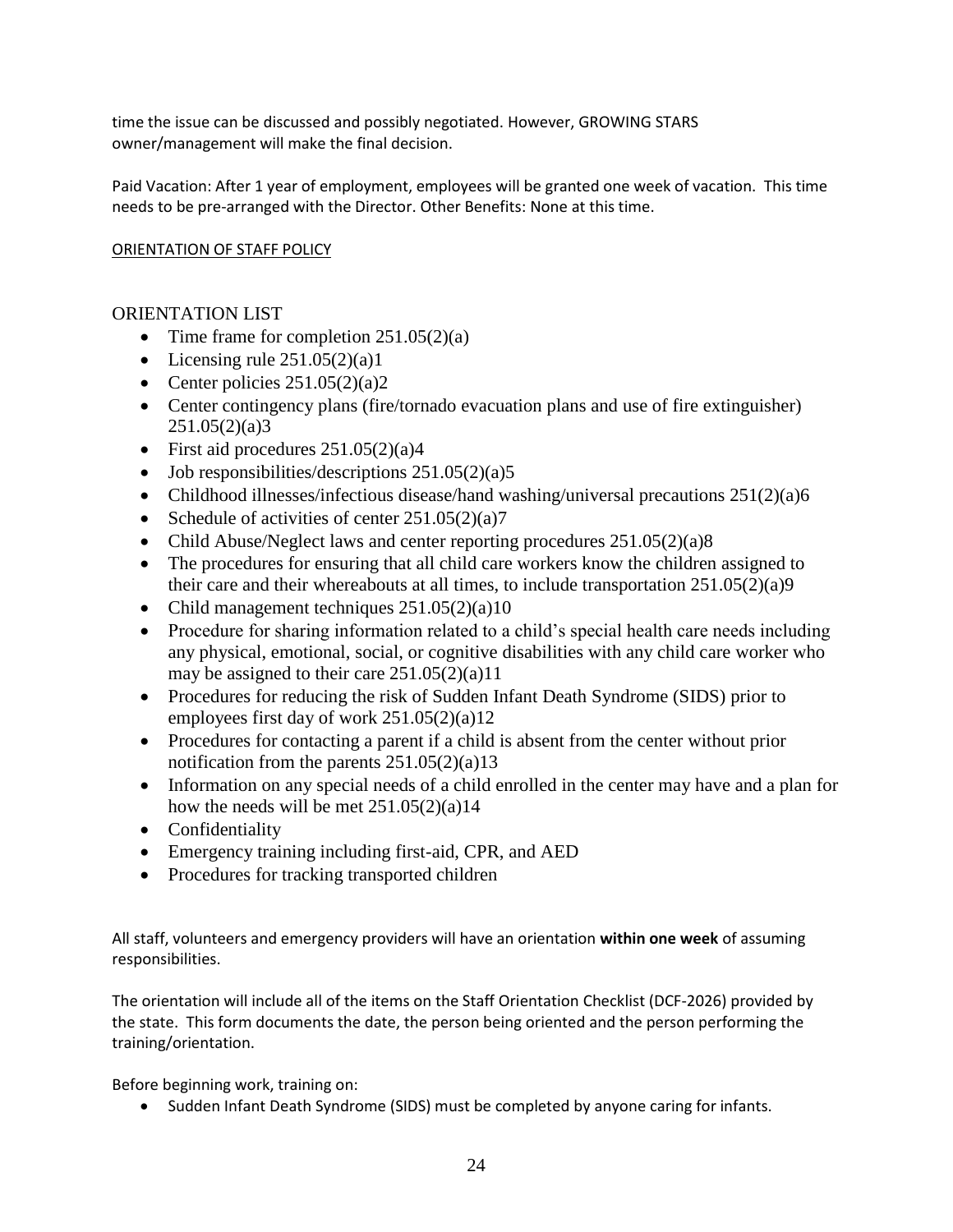• Shaken Baby Syndrome (SBS) must be completed by anyone caring for children under age 5. Emergency training must include CPR and Automated Electronic Defibrillators (AED).

"Special health care needs" includes children with physical, emotional, social and cognitive disabilities.

The owner is responsible for the orientation of the Director and the Director will be responsible for orientation of all other employees.

The orientation checklist will be reviewed regularly and it will guide the Continuing Education Plan for the center. Items such as child abuse and neglect, emergency procedures and licensing regulations will be review at our regular staff meetings.

Staff will be trained to manage the established system of knowing the whereabouts of all children. Parents are encouraged to call if their child will not be attending or will be arriving late. If a child is being transported by a transportation company and does not arrive at the scheduled time, staff will call the parent or authorized adult to check on the child.

## **CONTINUING EDUCATION POLICY**

**We will** document continuing education **hours on the form provided by the state. Employees will maintain their own record of continuing education. These records will be kept in the employee file and reviewed by the Director on a regular basis. Also we require employees working with children to** possess a certificate from The Registry, verifying training requirements have been met. **Staff is required to attend the regularly scheduled mandatory staff meetings**. If we include topics that pertain to programming rather than GROWING STARS business, staff meeting hours may be counted as continuing education. Staff meetings will be held in order to share information, discuss issues and concerns and provide continuing education. Agendas for these staff meetings will be kept on file for licensing to review. We will conduct staff meetings every second Wednesday of the month and will be 2 hours long. Staff will be paid for this time.

**Staff continuing education requirements** for employees working more than 20 hours per week must earn 25 hours of continuing education each year. Employees working 20 or fewer hours must earn 15 hours of continuing education each year.

All staff must maintain a current certificate in **child and infant CPR and AED training.** Copies of certificates will be kept in employee files. Training in reducing the risk of SIDS and Shaken Baby Syndrome is also required.

All staff will be mandated reporters of **child abuse and neglect** and will make a report to **Child Protective Services at (608) 269-8600**. All staff will receive training every two years in child abuse and neglect recognition and reporting procedures and document in file.

All staff will receive training in the use of **fire extinguishers** as well as their location in the building.

GROWING STARS will provide all mandatory state trainings for employees. Any Staff that misses the mandatory training will have to make it up and **will not** be refunded if any cost incurs for the training. Staff will not be paid for any time that is used to make up the trainings.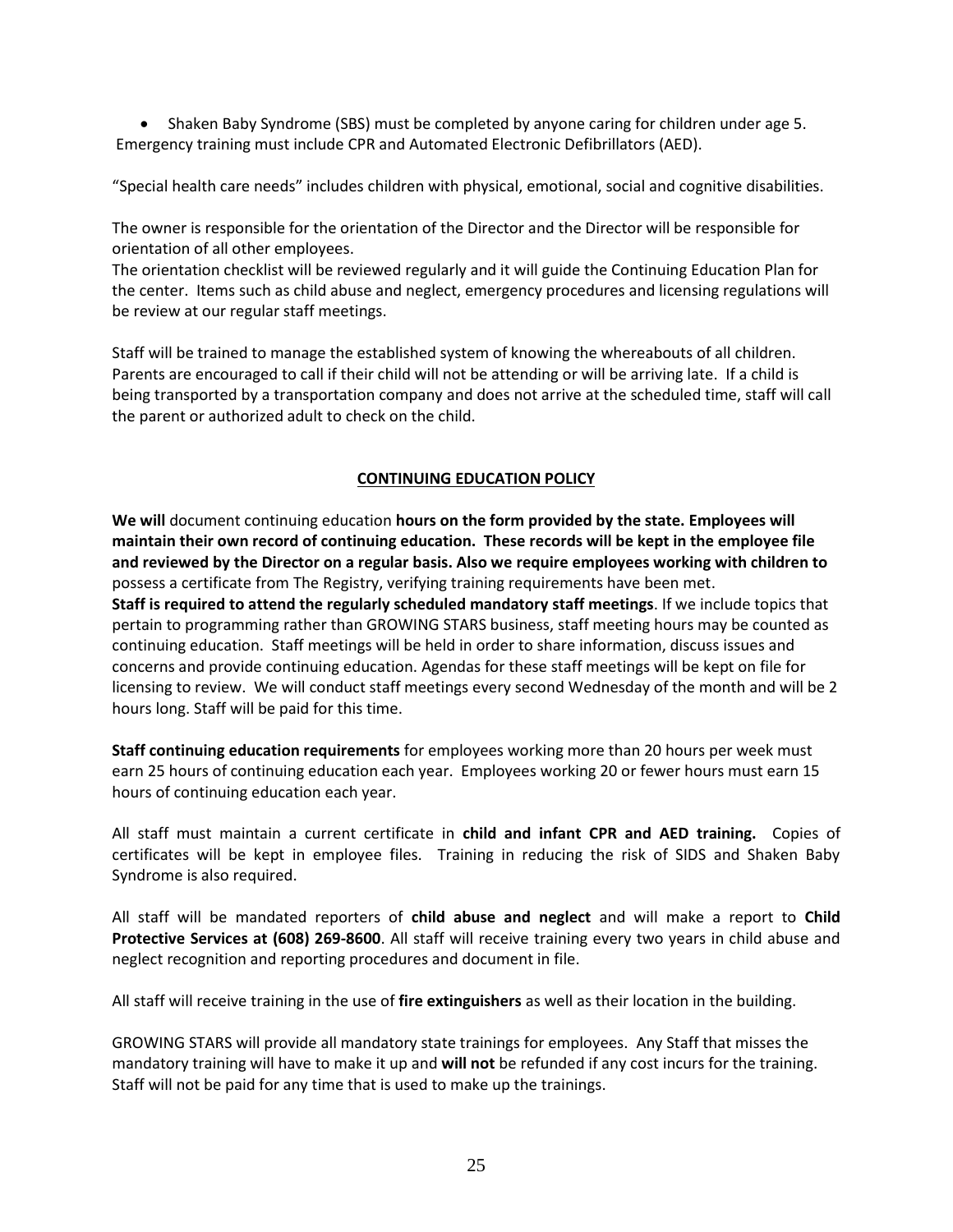**Any courses taken for credit** through an institution of higher education may be used to meet the continuing education requirement during the year the credits were earned and for two years after.

**A limited portion of continuing education** can be obtained through reading pertinent information or viewing appropriate informational videos. The state provides a form to document this.

GROWING STARS will utilize a variety of community resources **(WECA, The Parenting Place (LaCrosse), Family Connections (Platteville), and The Registry)** to obtain the required continuing education. Staff may use naptime as a time to study if all duties for the classroom and children have been accomplished.

## **JOB DESCRIPTIONS**

## **Center Director**

Qualifications:

- At least 21 years of age
- High school diploma or GED
- Meet training and experience requirements in one of the DCF approved combinations as stated in the rules book.
- Possess certificate from The Registry, verifying training requirements have been met

## Duties:

- Ensures the safety of the facility
- Supervise planning and implementation of center's program
- Supervise staff
- Conduct staff meetings
- Orientation for new classroom staff
- Plan continuing education trainings for staff
- Organization/updating files
- Answering phones/tours of center
- Interacting with parents
- Shopping for supplies/groceries

#### **Assistant Director**

Qualifications:

- At least 21 years of age
- High school diploma or GED
- Meet training and experience requirements in one of the combinations approved by DCF as stated in the rules book under *Center Director*
- Possess certificate from The Registry, verifying training requirements have been met

Duties:

- Ensures the safety of the facility
- Supervise planning and implementation of center's program
- Supervise staff
- Assisting with planning continuing education trainings for staff
- Assisting with organization/updating files
- Fill-in for staff if needed